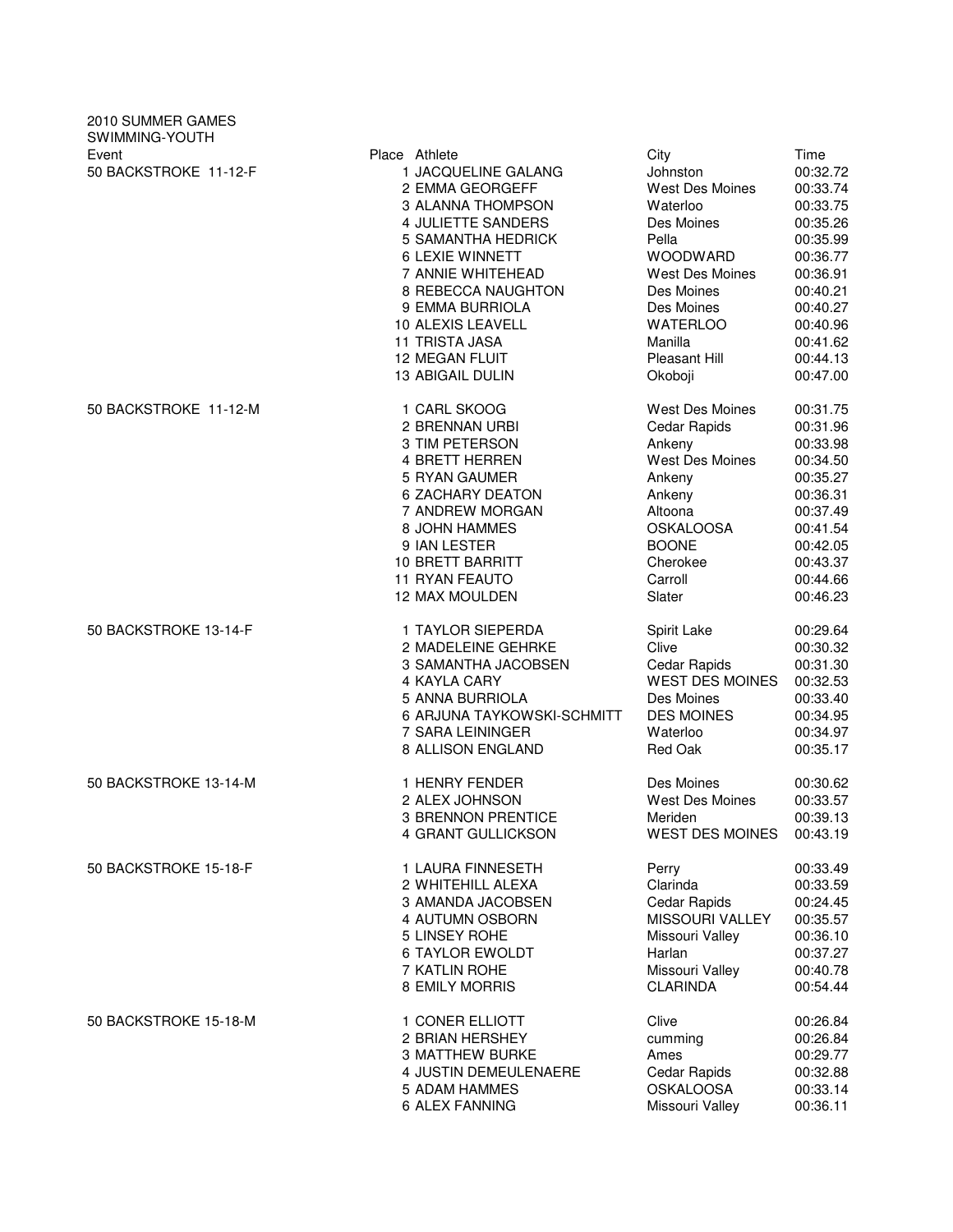|                          | 7 EDIK LESTER                                | <b>BOONE</b>              | 00:41.47             |
|--------------------------|----------------------------------------------|---------------------------|----------------------|
| 200 FREESTYLE 11-12-F    | 1 JULIETTE SANDERS                           | Des Moines                | 02:19.36             |
|                          | 2 ALANNA THOMPSON                            | Waterloo                  | 02:24.68             |
|                          | <b>3 EMILY KRAEMER</b>                       | Marion                    | 02:24.89             |
|                          |                                              |                           |                      |
|                          | 4 SAMANTHA HEDRICK                           | Pella                     | 02:28.33             |
|                          | 5 ASHLEIGH HOULETTE                          | Altoona                   | 02:43.07             |
|                          | 6 ALEXANDRA COLEMAN                          | Robins                    | 02:49.07             |
|                          | 7 REBECCA NAUGHTON                           | Des Moines                | 02:49.27             |
| 200 FREESTYLE 11-12-M    | 1 TIM PETERSON                               | Ankeny                    | 02:15.28             |
|                          | 2 KYLE LEININGER                             | Waterloo                  | 02:17.87             |
|                          |                                              |                           |                      |
|                          | 3 BRENNAN URBI                               | Cedar Rapids              | 02:17.90             |
|                          | 4 ISAAK WEBB                                 | Otley                     | 02:24.53             |
|                          | 5 ZACHARY SMITH                              | Urbandale                 | 02:31.09             |
|                          | <b>6 TANNER PINGEL</b>                       | Adel                      | 02:48.10             |
|                          | 7 RYAN FEAUTO                                | Carroll                   | 03:28.03             |
| 200 FREESTYLE 13-14-F    | 1 TAYLOR SIEPERDA                            | Spirit Lake               | 02:05.92             |
|                          | 2 BRITTANY PURSCELL                          | Des Moines                | 02:09.30             |
|                          |                                              |                           |                      |
|                          | 3 HILARY SCHIEFFER                           | Altoona                   | 02:16.79             |
|                          | 4 SAMANTHA JACOBSEN                          | Cedar Rapids              | 02:23.13             |
|                          | 5 CATELYN GRAHAM                             | Grinnell                  | 02:24.36             |
|                          | 6 ALLISON ENGLAND                            | Red Oak                   | 02:24.37             |
|                          | 7 ARJUNA TAYKOWSKI-SCHMITT                   | <b>DES MOINES</b>         | 02:24.92             |
|                          |                                              |                           |                      |
|                          | 8 BAILEY MOULDEN                             | Slater                    | 02:35.10             |
| 200 FREESTYLE 13-14-M    | 1 JENKIN BENSON                              | Colfax                    | 02:05.35             |
|                          | 2 ANDREW GAMBLE                              | Des Moines                | 02:10.56             |
|                          |                                              |                           |                      |
|                          | 3 MICHAEL LUX                                | Carroll                   | 02:15.45             |
|                          | 4 AARON BRANDT                               | Fort Dodge                | 02:17.86             |
|                          | 5 ALEX JOHNSON                               | West Des Moines           | 02:21.32             |
| 200 FREESTYLE 15-18-F    | 1 GWENDOLYN SORENSEN                         | Ankeny                    | 02:08.48             |
|                          | 2 KARISSA BOHN                               | Des Moines                | 02:14.92             |
|                          |                                              | Red Oak                   | 02:16.23             |
|                          | 3 STEFANI SMITH                              |                           |                      |
|                          |                                              |                           |                      |
| 200 FREESTYLE 15-18-M    | 1 TYSON WIELAND                              | Johnston                  | 01:59.69             |
|                          | 2 CONER ELLIOTT                              | Clive                     | 02:01.85             |
|                          | 3 BEN BOECKMAN                               | Carroll                   | 02:02.11             |
|                          | 4 OLIN CARTY                                 | Des Moines                | 02:24.30             |
|                          | 5 JUSTIN DEMEULENAERE                        | Cedar Rapids              | 02:24.44             |
| 100 BREASTSTROKE 11-12-F |                                              |                           |                      |
|                          | 1 E BECHLER                                  | Marion                    | 01:26.10             |
|                          | 2 JACQUELINE POSE                            | Cumming                   | 01:27.42             |
|                          | 3 SAMANTHA HEDRICK                           | Pella                     | 01:28.67             |
|                          | 4 ASHLEIGH HOULETTE                          | Altoona                   | 01:33.08             |
| 100 BREASTSTROKE 11-12-M | 1 MICHAEL BURKE                              | Ames                      | 01:23.46             |
|                          | 2 ISAAK WEBB                                 |                           |                      |
|                          |                                              | Otley                     | 01:23.66             |
|                          | 3 ZACHARY DEATON                             | Ankeny                    | 01:23.70             |
|                          | 4 RYAN GAUMER                                | Ankeny                    | 01:27.65             |
|                          | 5 CALVIN CHALSTROM                           | <b>CHEROKEE</b>           | 01:42.56             |
|                          | <b>6 JONATHON SCHAFFER</b>                   | <b>HUMBOLDT</b>           | 01:44.87             |
|                          | 7 TANNER PINGEL                              | Adel                      | 01:45.55             |
|                          | 8 TYLER LUX                                  | Carroll                   | 01:47.05             |
|                          |                                              |                           |                      |
| 100 BREASTSTROKE 13-14-F | 1 BRITTANY PURSCELL<br>2 SAMANTHA FITZGERALD | Des Moines<br>springville | 01:11.91<br>01:17.63 |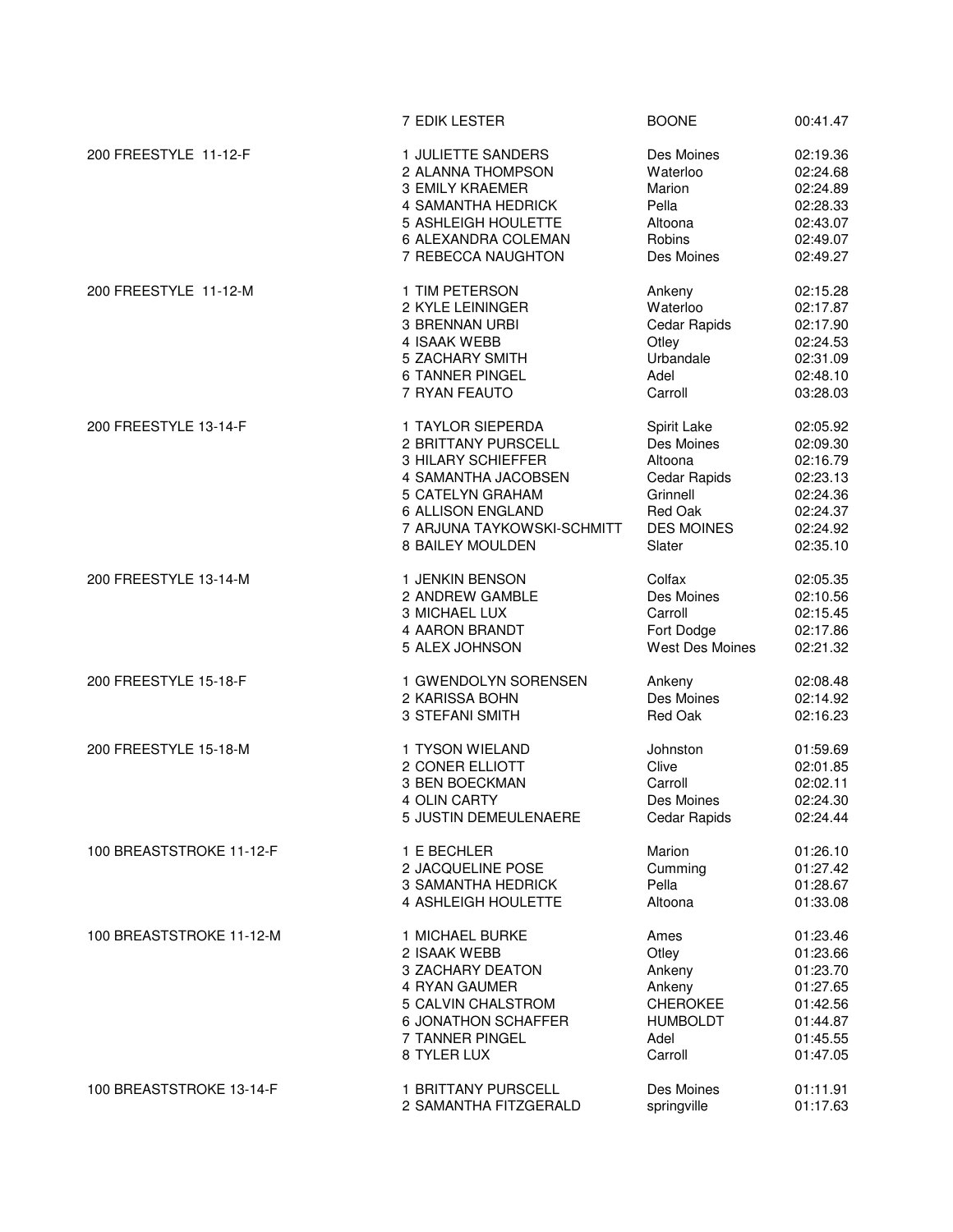|                          | 3 HILARY SCHIEFFER     | Altoona                | 01:21.31 |
|--------------------------|------------------------|------------------------|----------|
|                          | 4 SHANNON GORMAN       | <b>SPRINGVILLE</b>     | 01:24.91 |
|                          | 5 TAYLOR WIELAND       | Johnston               | 01:32.72 |
| 100 BREASTSTROKE 13-14-M | 1 JUSTIN WINNETT       | <b>WOODWARD</b>        | 01:09.87 |
|                          | 2 PEYTON GAUMER        | Ankeny                 | 01:14.20 |
|                          | 3 AARON BRANDT         | Fort Dodge             | 01:18.13 |
|                          | 4 ADRIC SORENSEN       | Ankeny                 | 01:18.49 |
|                          | 5 MICHAEL LUX          | Carroll                | 01:21.71 |
|                          | 6 GRANT GULLICKSON     | <b>WEST DES MOINES</b> | 01:30.41 |
|                          | 7 BRENNON PRENTICE     | Meriden                | 01:30.44 |
| 100 BREASTSTROKE 15-18-F | 1 GWENDOLYN SORENSEN   | Ankeny                 | 01:14.52 |
|                          | 2 AMANDA JACOBSEN      | Cedar Rapids           | 01:17.43 |
|                          | 3 KELSY HORNER         | <b>ANKENY</b>          | 01:18.19 |
|                          | 4 WHITEHILL ALEXA      | Clarinda               | 01:21.18 |
|                          | 5 STEFANI SMITH        | Red Oak                | 01:22.15 |
|                          | <b>6 TAYLOR EWOLDT</b> | Harlan                 | 01:26.66 |
|                          | 7 AUTUMN OSBORN        | MISSOURI VALLEY        | 01:29.98 |
|                          | 8 ELIZABETH JONES      | Missouri Valley        | 01:34.71 |
| 100 BREASTSTROKE 15-18-M | 1 GRANT POMERENK       | <b>BOONE</b>           | 01:06.09 |
|                          | 2 COLE MALIN           | CARROLL                | 01:07.15 |
|                          | 3 SETH VANDER HORST    | PELLA                  | 01:09.70 |
|                          | 4 MATTHEW BURKE        | Ames                   | 01:11.55 |
|                          | 5 KENNY SUH            | West Des Moines        | 01:12.65 |
|                          | 6 ADAM HAMMES          | <b>OSKALOOSA</b>       | 01:21.46 |
|                          | 7 OLIN CARTY           | Des Moines             | 01:22.40 |
| 100 BUTTERFLY 11-12-F    | 1 EMILY KRAEMER        | Marion                 | 01:18.06 |
|                          | 2 ANNIE WHITEHEAD      | West Des Moines        | 01:20.35 |
|                          | 3 ALANNA THOMPSON      | Waterloo               | 01:21.53 |
|                          | <b>4 LEXIE WINNETT</b> | <b>WOODWARD</b>        | 01:29.57 |
|                          | 5 ALEXANDRA COLEMAN    | Robins                 | 01:37.72 |
| 100 BUTTERFLY 11-12-M    | 1 KYLE LEININGER       | Waterloo               | 01:12.24 |
|                          | 2 TIM PETERSON         | Ankeny                 | 01:12.28 |
| 100 BUTTERFLY 13-14-F    | 1 KAYLA CARY           | <b>WEST DES MOINES</b> | 01:10.05 |
|                          | 2 ANNA BURRIOLA        | Des Moines             | 01:11.18 |
|                          | 3 CATELYN GRAHAM       | Grinnell               | 01:25.52 |
| 100 BUTTERFLY 13-14-M    | 1 JENKIN BENSON        | Colfax                 | 01:04.47 |
|                          | 2 ANDREW GAMBLE        | Des Moines             | 01:09.63 |
|                          | 3 NICK REETZ           | Carroll                | 01:23.66 |
|                          | 4 ALEX JOHNSON         | <b>West Des Moines</b> | 01:23.70 |
| 100 BUTTERFLY 15-18-F    | 1 JANELLE GALANG       | Johnston               | 01:06.49 |
|                          | 2 KARISSA BOHN         | Des Moines             | 01:07.65 |
|                          | 3 JENNIFER LUX         | Carroll                | 01:07.66 |
|                          | 4 STEFANI SMITH        | Red Oak                | 01:12.99 |
| 100 BUTTERFLY 15-18-M    | 1 TYSON WIELAND        | Johnston               | 01:02.28 |
|                          | 2 MATTHEW BURKE        | Ames                   | 01:05.12 |
|                          | 3 KENNY HOBSON         | Clarinda               | 01:07.41 |
|                          | 4 EDIK LESTER          | <b>BOONE</b>           | 01:17.54 |
| 50 FREESTYLE 11-12-F     | 1 ALLYSSA FLUIT        | Pleasant Hill          | 00:28.40 |
|                          | 2 EMMA GEORGEFF        | West Des Moines        | 00:28.94 |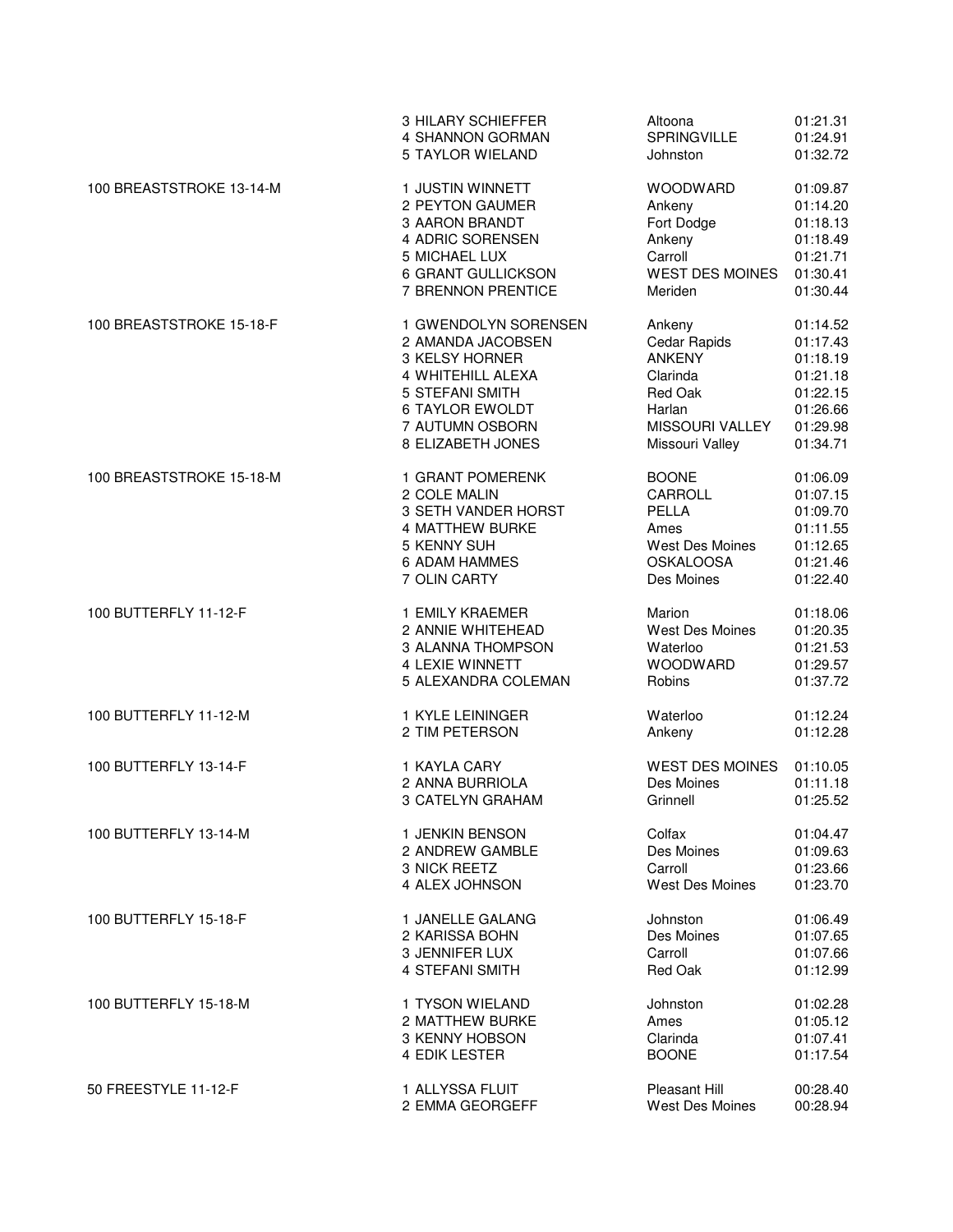|                      | 3 JACQUELINE GALANG                | Johnston               | 00:29.30 |
|----------------------|------------------------------------|------------------------|----------|
|                      | 4 JULIETTE SANDERS                 | Des Moines             | 00:29.67 |
|                      | 5 ASHLEIGH HOULETTE                | Altoona                | 00:29.74 |
|                      | 6 EMILY KRAEMER                    | Marion                 | 00:30.12 |
|                      | 7 ANNIE WHITEHEAD                  | <b>West Des Moines</b> | 00:32.32 |
|                      | <b>8 EMMA BURRIOLA</b>             | Des Moines             | 00:32.45 |
|                      | 9 DALLAS LOKEY                     | missouri valley        | 00:34.25 |
|                      | 10 ALEXANDRA COLEMAN               | Robins                 | 00:35.38 |
|                      | <b>11 ABIGAIL DULIN</b>            | Okoboji                | 00:35.51 |
|                      | 11 ALEXIS LEAVELL                  | <b>WATERLOO</b>        | 00:35.51 |
|                      | 13 TRISTA JASA                     | Manilla                | 00:36.28 |
|                      | <b>14 MEGAN FLUIT</b>              | <b>Pleasant Hill</b>   | 00:37.06 |
| 50 FREESTYLE 11-12-M | 1 BRENNAN URBI                     | Cedar Rapids           | 00:27.77 |
|                      | 2 CARL SKOOG                       | West Des Moines        | 00:28.19 |
|                      | 3 KYLE LEININGER                   | Waterloo               | 00:28.83 |
|                      | 4 BRETT HERREN                     | West Des Moines        | 00:29.00 |
|                      | 5 MICHAEL BURKE                    | Ames                   | 00:29.32 |
|                      | 6 RYAN GAUMER                      | Ankeny                 | 00:29.33 |
|                      | 7 ANDREW MORGAN                    | Altoona                | 00:30.64 |
|                      | 8 MAX MOULDEN                      | Slater                 | 00:33.63 |
|                      | 9 BRETT BARRITT                    | Cherokee               | 00:33.75 |
|                      | <b>10 JOHN HAMMES</b>              | <b>OSKALOOSA</b>       | 00:33.82 |
|                      | <b>11 TANNER PINGEL</b>            | Adel                   | 00:34.45 |
|                      | 12 IAN LESTER                      | <b>BOONE</b>           | 00:34.57 |
|                      | <b>13 RYAN FEAUTO</b>              | Carroll                | 00:36.48 |
| 50 FREESTYLE 13-14-F | 1 TAYLOR SIEPERDA                  | Spirit Lake            | 00:25.00 |
|                      | 2 MADELEINE GEHRKE                 | Clive                  | 00:26.54 |
|                      | 3 SAMANTHA FITZGERALD              | springville            | 00:27.19 |
|                      | 4 ANNA BURRIOLA                    | Des Moines             | 00:27.59 |
|                      | 5 CATELYN GRAHAM                   | Grinnell               | 00:28.14 |
|                      | 6 HILARY SCHIEFFER                 | Altoona                | 00:28.38 |
|                      | 7 SAMANTHA JACOBSEN                | Cedar Rapids           | 00:28.88 |
|                      | 8 KAYLA CARY                       | <b>WEST DES MOINES</b> | 00:29.02 |
|                      | 9 SARA LEININGER                   | Waterloo               | 00:29.52 |
|                      | 10 SHANNON GORMAN                  | <b>SPRINGVILLE</b>     | 00:29.66 |
|                      | <b>11 ALLISON ENGLAND</b>          | <b>Red Oak</b>         | 00:30.23 |
|                      | <b>12 ARJUNA TAYKOWSKI-SCHMITT</b> | <b>DES MOINES</b>      | 00:30.25 |
|                      | 13 BAILEY MOULDEN                  | Slater                 | 00:30.45 |
|                      | 14 HALIE KRAFT                     | Cherokee               | 00:30.91 |
|                      | <b>15 LEANN HOBSON</b>             | Clarinda               | 00:34.42 |
|                      | <b>16 TAYLOR WIELAND</b>           | Johnston               | 00:36.20 |
| 50 FREESTYLE 13-14-M | 1 JUSTIN WINNETT                   | <b>WOODWARD</b>        | 00:24.88 |
|                      | 2 JENKIN BENSON                    | Colfax                 | 00:25.01 |
|                      | 3 HENRY FENDER                     | Des Moines             | 00:25.79 |
|                      | 4 ANDREW GAMBLE                    | Des Moines             | 00:25.84 |
|                      | 5 MICHAEL LUX                      | Carroll                | 00:26.37 |
|                      | 6 PEYTON GAUMER                    | Ankeny                 | 00:27.57 |
|                      | 7 ADRIC SORENSEN                   | Ankeny                 | 00:28.18 |
|                      | 8 JORDAN BATTA                     | <b>Rockwell City</b>   | 00:28.83 |
|                      | 9 NICK REETZ                       | Carroll                | 00:30.48 |
|                      | 10 BRENNON PRENTICE                | Meriden                | 00:30.89 |
|                      | 11 ROBERT D. SHIPLEY               | <b>CLARINDA</b>        | 00:32.65 |
| 50 FREESTYLE 15-18-F | 1 KARISSA BOHN                     | Des Moines             | 00:26.73 |
|                      | 2 JENNIFER LUX                     | Carroll                | 00:26.95 |
|                      | 3 KATELYN EWING                    | Le Mars                | 00:27.68 |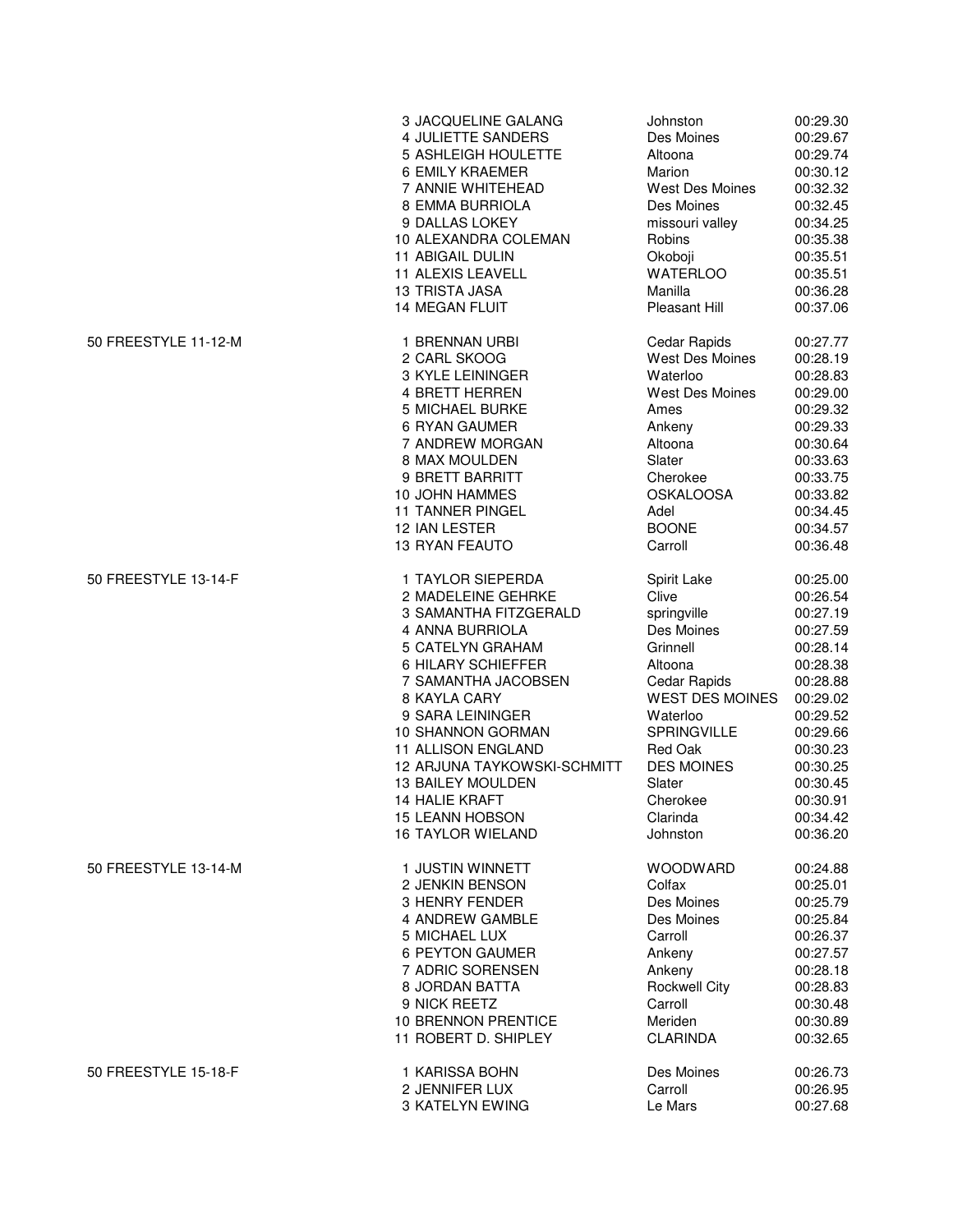|                               | 4 LAURA FINNESETH      | Perry                  | 00:28.11 |
|-------------------------------|------------------------|------------------------|----------|
|                               | 5 JANELLE GALANG       | Johnston               | 00:28.84 |
|                               | 6 KELSY HORNER         | <b>ANKENY</b>          | 00:29.02 |
|                               | 7 LINSEY ROHE          | Missouri Valley        | 00:29.47 |
|                               | 8 CASSIE REISZ         | Logan                  | 00:32.54 |
|                               | 9 ELIZABETH JONES      | Missouri Valley        | 00:32.74 |
|                               | <b>10 KATLIN ROHE</b>  | Missouri Valley        | 00:32.93 |
|                               | <b>11 EMILY MORRIS</b> | <b>CLARINDA</b>        | 00:51.58 |
| 50 FREESTYLE 15-18-M          | 1 COLE MALIN           | CARROLL                | 00:22.77 |
|                               | 2 TYSON WIELAND        | Johnston               | 00:23.30 |
|                               | 3 SETH VANDER HORST    | PELLA                  | 00:23.82 |
|                               | 4 NATE CONVERSE        | Storm Lake             | 00:23.88 |
|                               | 5 GRANT POMERENK       | <b>BOONE</b>           | 00:24.58 |
|                               | 6 KENNY HOBSON         | Clarinda               | 00:25.83 |
|                               | 7 ADAM HAMMES          | <b>OSKALOOSA</b>       | 00:28.34 |
|                               | 8 DAVID HOLST          | Missouri Valley        | 00:29.41 |
|                               | 9 EDIK LESTER          | <b>BOONE</b>           | 00:29.55 |
|                               | 10 ALEX FANNING        | Missouri Valley        | 00:30.06 |
| 100 INDIVIDUAL MEDLEY 11-12-F | 1 JACQUELINE GALANG    | Johnston               | 01:11.85 |
|                               | 2 EMMA GEORGEFF        | West Des Moines        | 01:14.96 |
|                               | 3 ALLYSSA FLUIT        | <b>Pleasant Hill</b>   | 01:15.68 |
|                               | 4 E BECHLER            | Marion                 | 01:19.63 |
|                               | 5 LEXIE WINNETT        | <b>WOODWARD</b>        | 01:20.67 |
|                               | 6 JULIETTE SANDERS     | Des Moines             | 01:21.24 |
|                               | 7 EMMA BURRIOLA        | Des Moines             | 01:24.42 |
|                               | 8 JACQUELINE POSE      | Cumming                | 01:24.74 |
|                               | 9 DALLAS LOKEY         | missouri valley        | 01:30.19 |
|                               | 10 REBECCA NAUGHTON    | Des Moines             | 01:31.45 |
|                               | 11 ELIZABETH HERRERA   | <b>CHEROKEE</b>        | 01:33.72 |
|                               | 12 ALEXIS LEAVELL      | <b>WATERLOO</b>        | 01:33.92 |
| 100 INDIVIDUAL MEDLEY 11-12-M | 1 CARL SKOOG           | <b>West Des Moines</b> | 01:13.68 |
|                               | 2 BRETT HERREN         | West Des Moines        | 01:14.71 |
|                               | 3 ISAAK WEBB           | Otley                  | 01:15.37 |
|                               | 4 ZACHARY DEATON       | Ankeny                 | 01:16.25 |
|                               | 5 ANDREW MORGAN        | Altoona                | 01:20.91 |
|                               | <b>6 JOHN HAMMES</b>   | <b>OSKALOOSA</b>       | 01:28.70 |
|                               | 7 MAX MOULDEN          | Slater                 | 01:28.80 |
|                               | 8 IAN LESTER           | <b>BOONE</b>           | 01:32.28 |
|                               | 9 TYLER LUX            | Carroll                | 01:35.77 |
| 100 INDIVIDUAL MEDLEY 13-14-F | 1 BRITTANY PURSCELL    | Des Moines             | 01:06.71 |
|                               | 2 SAMANTHA FITZGERALD  | springville            | 01:08.81 |
|                               | 3 MADELEINE GEHRKE     | Clive                  | 01:11.17 |
|                               | 4 SHANNON GORMAN       | <b>SPRINGVILLE</b>     | 01:16.80 |
|                               | 5 SARA LEININGER       | Waterloo               | 01:17.55 |
|                               | 6 BAILEY MOULDEN       | Slater                 | 01:25.78 |
|                               | 7 TAYLOR WIELAND       | Johnston               | 01:31.14 |
| 100 INDIVIDUAL MEDLEY 13-14-M | 1 JUSTIN WINNETT       | <b>WOODWARD</b>        | 01:05.16 |
|                               | 2 HENRY FENDER         | Des Moines             | 01:09.42 |
|                               | 3 ANDREW GAMBLE        | Des Moines             | 01:11.71 |
|                               | 4 ADRIC SORENSEN       | Ankeny                 | 01:13.05 |
|                               | 5 JORDAN BATTA         | <b>Rockwell City</b>   | 01:17.55 |
|                               | 6 NICK REETZ           | Carroll                | 01:25.34 |
|                               | 7 GRANT GULLICKSON     | <b>WEST DES MOINES</b> | 01:28.07 |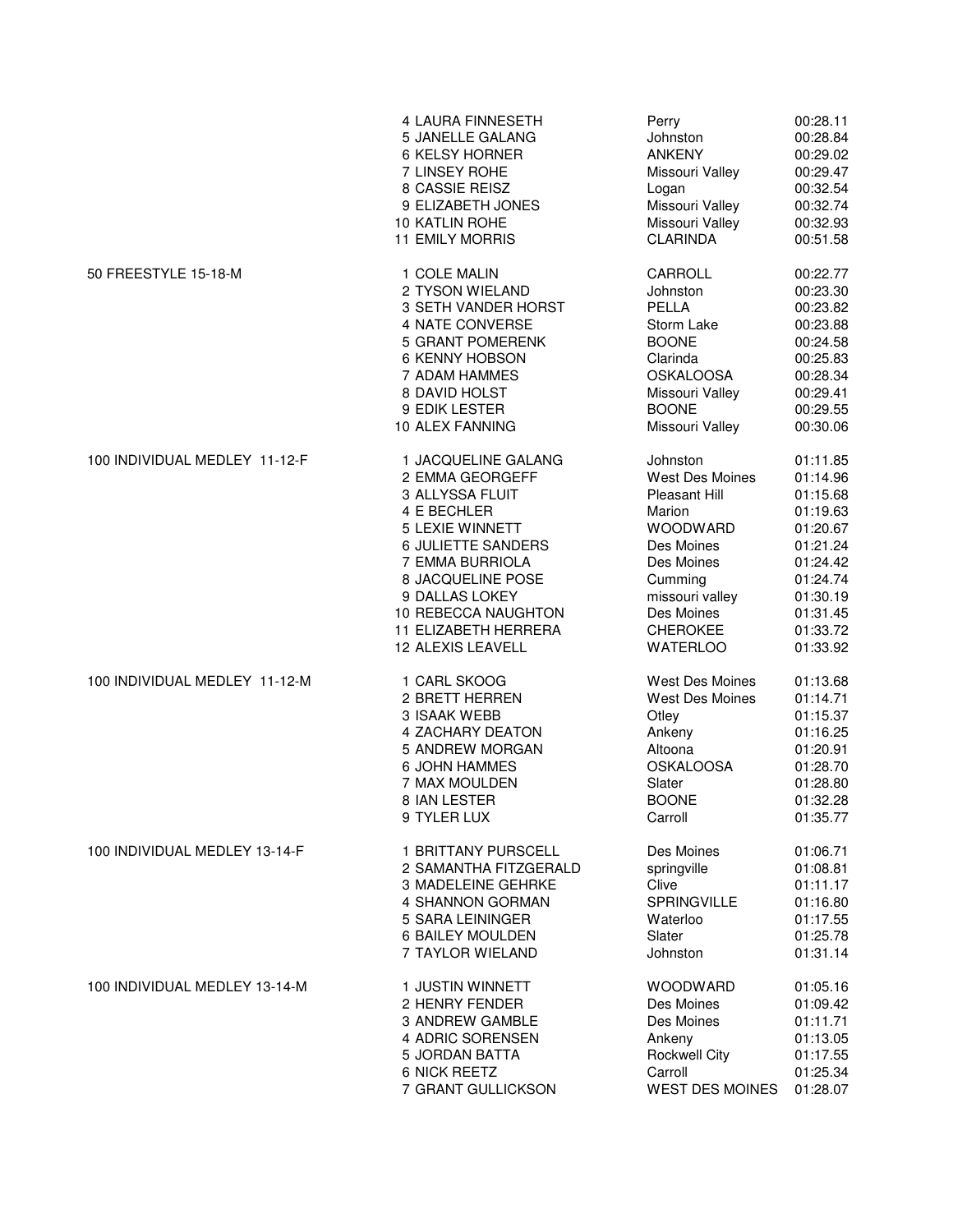| 100 INDIVIDUAL MEDLEY 15-18-F | 1 JENNIFER LUX           | Carroll                | 01:08.95 |
|-------------------------------|--------------------------|------------------------|----------|
|                               | 2 JANELLE GALANG         | Johnston               | 01:09.35 |
|                               | 3 GWENDOLYN SORENSEN     | Ankeny                 | 01:09.55 |
|                               | 4 AMANDA JACOBSEN        | Cedar Rapids           | 01:10.48 |
|                               | 5 KELSY HORNER           | <b>ANKENY</b>          | 01:13.05 |
|                               | 6 WHITEHILL ALEXA        | Clarinda               | 01:13.34 |
|                               | 7 TAYLOR EWOLDT          | Harlan                 | 01:22.41 |
|                               | 8 KATLIN ROHE            | Missouri Valley        | 01:23.45 |
| 100 INDIVIDUAL MEDLEY 15-18-M | 1 COLE MALIN             | CARROLL                | 00:58.52 |
|                               | 2 BRIAN HERSHEY          | cumming                | 01:01.26 |
|                               | 3 CONER ELLIOTT          | Clive                  | 01:01.80 |
|                               | 4 BEN BOECKMAN           | Carroll                | 01:03.59 |
|                               | 5 KENNY SUH              | West Des Moines        | 01:05.02 |
|                               | 6 NATE CONVERSE          | Storm Lake             | 01:09.42 |
|                               | 7 OLIN CARTY             | Des Moines             | 01:11.90 |
|                               | 8 KENNY HOBSON           | Clarinda               | 01:11.91 |
|                               | 9 DAVID HOLST            | Missouri Valley        | 01:18.09 |
| 50 FREESTYLE 8 & UNDER-F      | 1 MCKENNA EWOLDT         | Harlan                 | 00:38.94 |
|                               | 2 BERIT QUASS            | <b>ANKENY</b>          | 00:40.92 |
|                               | 3 SHYLA MOHR             | <b>SAC CITY</b>        | 00:42.98 |
|                               | 4 REAGAN GORMAN          | Springville            | 00:44.09 |
|                               | 5 BAILEY MARQUARDT       | <b>LE GRAND</b>        | 00:46.29 |
|                               | 6 MIA MOULDEN            | Slater                 | 00:55.12 |
|                               | 7 CALLISTA WEBB          | Otley                  | 00:59.87 |
|                               | 8 AVA PETTY              | <b>CONRAD</b>          | 01:11.32 |
| 50 FREESTYLE 8 & UNDER-M      | 1 COOPER CROUSE          | Urbandale              | 00:37.46 |
|                               | 2 ALEX COCHRANE          | Marion                 | 00:37.47 |
|                               | 3 BLAKE EWOLDT           | Harlan                 | 00:37.98 |
|                               | 4 RECE RINDERKNECHT      | Urbandale              | 00:38.71 |
|                               | 5 BENJAMIN HENRIKSEN     | Audubon                | 00:41.32 |
|                               | 6 EZRA MANUS             | Ames                   | 00:45.77 |
|                               | 7 JOSHUA DEATON          | Ankeny                 | 00:50.93 |
|                               | 8 QUENTIN STROHM         | Ames                   | 00:53.48 |
|                               | 9 CHEROKEE BRAUN         | Mitchellville          | 00:59.32 |
| 50 FREESTYLE 9-10-F           | 1 RACHELLE HOULETTE      | Altoona                | 00:29.23 |
|                               | 2 MADISON SIEPERDA       | Spirit Lake            | 00:30.75 |
|                               | 3 MADELINE HUNTLEY       | <b>West Des Moines</b> | 00:30.89 |
|                               | 4 OLIVIA CROUSE          | Urbandale              | 00:32.55 |
|                               | 5 ANUSHI WIJAYAGUNARATNE | west Des Moines        | 00:33.88 |
|                               | <b>6 SAMANTHA POSE</b>   | Cumming                | 00:35.68 |
|                               | 7 ALISSA NEUBAUER        | Shueyville             | 00:35.74 |
|                               | 8 REGINA GROSKURTH       | Treynor                | 00:36.59 |
|                               | 9 JENNIFER BARRITT       | Cherokee               | 00:37.76 |
|                               | 10 BRIDGET GULLICKSON    | <b>WEST DES MOINES</b> | 00:56.15 |
|                               | <b>11 JAIME OTTO</b>     | Humboldt               | 00:56.89 |
| 50 FREESTYLE 9-10-M           | 1 ZAK STROHM             | Ames                   | 00:32.12 |
|                               | 2 JACK VANMETER          | Altoona                | 00:32.17 |
|                               | 3 AUSTIN COCHRANE        | Marion                 | 00:33.07 |
|                               | 4 JACOB KRAEMER          | Marion                 | 00:33.41 |
|                               | 5 JR BRANDT              | Fort Dodge             | 00:35.52 |
|                               | <b>6 ZACH BATTA</b>      | <b>Rockwell City</b>   | 00:35.43 |
|                               | 7 ERIK SKOOG             | West Des Moines        | 00:35.84 |
|                               | 8 GAGE PETTY             | Conrad                 | 00:38.56 |
|                               | 9 JACK WHITEHEAD         | West Des Moines        | 00:41.30 |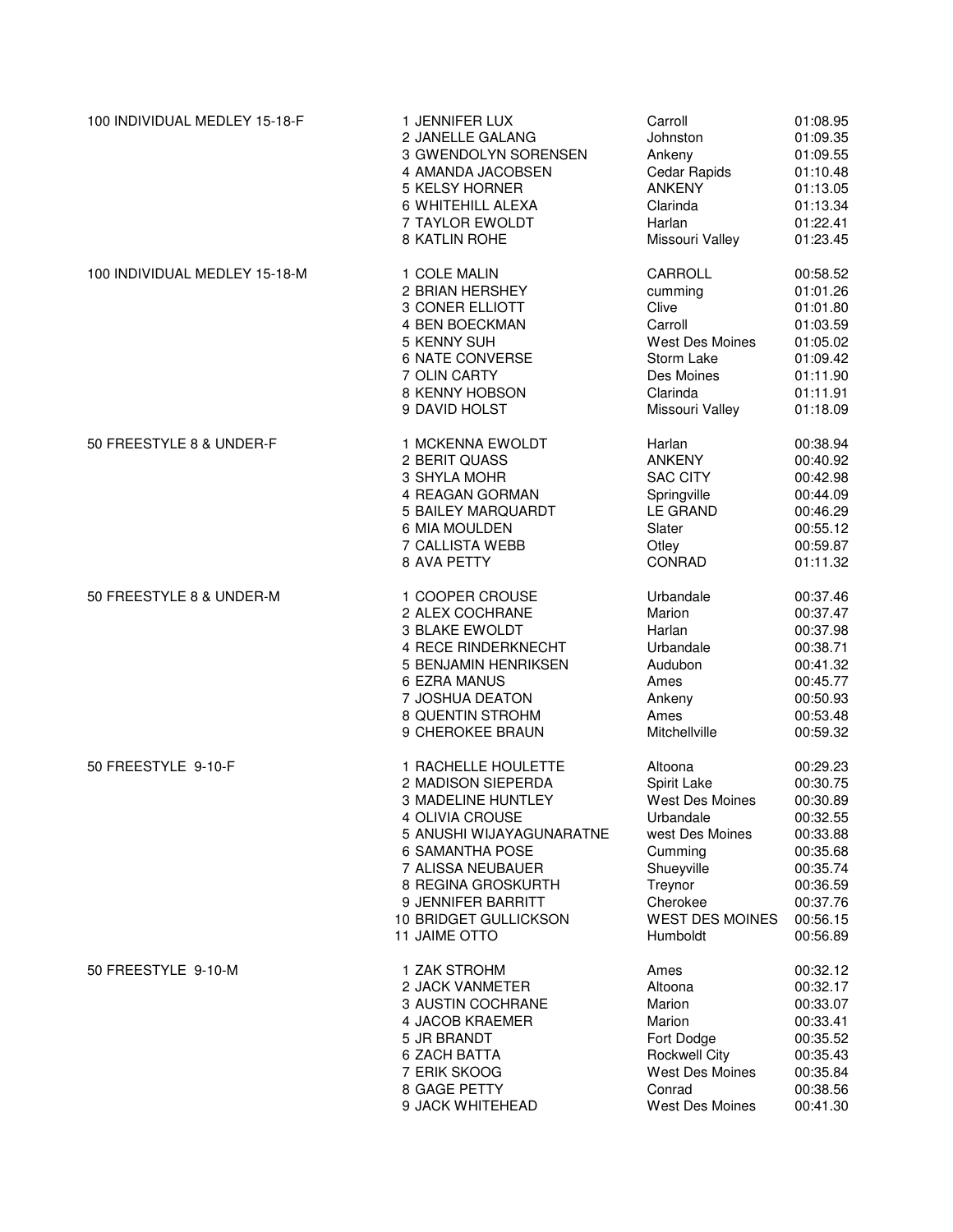|                                   | 10 DAKOTA BRAUN          | Mitchellville          | 00:43.57 |
|-----------------------------------|--------------------------|------------------------|----------|
|                                   | 11 BAXTER MOULDEN        | Slater                 | 01:04.80 |
| 25 BUTTERFLY 8 & UNDER-F          | 1 GILLIAN DAVEY          | <b>URBANDALE</b>       | 00:19.28 |
|                                   | 2 SHYLA MOHR             | <b>SAC CITY</b>        | 00:20.02 |
|                                   | 3 BERIT QUASS            | <b>ANKENY</b>          | 00:22.39 |
|                                   | 4 MCKENNA EWOLDT         | Harlan                 | 00:23.67 |
|                                   | 5 MIA MOULDEN            | Slater                 | 00:27.37 |
|                                   | 6 CALLISTA WEBB          | Otley                  | 00:34.18 |
| 25 BUTTERFLY 8 & UNDER-M          | 1 BENJAMIN HENRIKSEN     | Audubon                | 00:18.42 |
|                                   | 2 RECE RINDERKNECHT      | Urbandale              | 00:20.24 |
|                                   | 3 ALEX COCHRANE          | Marion                 | 00:20.26 |
|                                   | 4 BLAKE EWOLDT           | Harlan                 | 00:21.71 |
|                                   | 5 JACOB HEITSHUSEN       | Carroll                | 00:23.16 |
|                                   | 6 EZRA MANUS             | Ames                   | 00:31.63 |
|                                   | 7 JOSHUA DEATON          | Ankeny                 | 00:41.56 |
| 25 BUTTERFLY 9-10-F               | 1 KAYLA RINDERKNECHT     | <b>URBANDALE</b>       | 00:16.17 |
|                                   | 2 LAURYN SCHIEFFER       | Altoona                | 00:16.24 |
|                                   | 3 ANGELA CARY            | <b>WEST DES MOINES</b> | 00:16.39 |
|                                   | 4 ERIN DORUSKA           | Ankeny                 | 00:20.95 |
|                                   | 5 JAIME OTTO             | Humboldt               | 00:29.05 |
| 25 BUTTERFLY 9-10-M               | 1 KALEB DONELS           | Cedar Rapids           | 00:17.60 |
|                                   | 2 JACOB KRAEMER          | Marion                 | 00:18.07 |
|                                   | 3 JR BRANDT              | Fort Dodge             | 00:20.40 |
|                                   | 4 JACK WHITEHEAD         | West Des Moines        | 00:20.61 |
|                                   | 5 ZACH BATTA             | Rockwell City          | 00:21.14 |
|                                   | 6 DAKOTA BRAUN           | Mitchellville          | 00:33.08 |
| 100 INDIVIDUAL MEDLEY 8 & UNDER-F | 1 GILLIAN DAVEY          | <b>URBANDALE</b>       | 01:34.34 |
|                                   | 2 CLAIRE ROUSE           | Clive                  | 01:46.52 |
| 100 INDIVIDUAL MEDLEY 8 & UNDER-M | 1 COOPER CROUSE          | Urbandale              | 01:35.66 |
| 100 INDIVIDUAL MEDLEY 9-10-F      | 1 RACHELLE HOULETTE      | Altoona                | 01:17.55 |
|                                   | 2 MADISON SIEPERDA       | Spirit Lake            | 01:19.23 |
|                                   | 3 KAYLA RINDERKNECHT     | <b>URBANDALE</b>       | 01:20.34 |
|                                   | 4 ANUSHI WIJAYAGUNARATNE | west Des Moines        | 01:22.51 |
|                                   | 5 LAURYN SCHIEFFER       | Altoona                | 01:23.05 |
|                                   | 6 OLIVIA CROUSE          | Urbandale              | 01:25.08 |
|                                   | 7 KYLIE MONGAN           | Cherokee               | 01:27.95 |
|                                   | 8 ALISSA NEUBAUER        | Shueyville             | 01:28.15 |
|                                   | 9 SAMANTHA POSE          | Cumming                | 01:37.44 |
|                                   | 10 REGINA GROSKURTH      | Treynor                | 01:37.47 |
|                                   | 11 EMILY SCHAFFER        | <b>HUMBOLDT</b>        | 01:40.13 |
| 100 INDIVIDUAL MEDLEY 9-10-M      | 1 JACK VANMETER          | Altoona                | 01:23.54 |
|                                   | 2 NICHOLAS JOHNSON       | West Des Moines        | 01:24.77 |
|                                   | 3 ZAK STROHM             | Ames                   | 01:24.84 |
|                                   | 4 AUSTIN COCHRANE        | Marion                 | 01:28.86 |
|                                   | 5 ZACH BATTA             | <b>Rockwell City</b>   | 01:34.96 |
|                                   | 6 JACK WHITEHEAD         | West Des Moines        | 01:51.83 |
| 25 BREASTSTROKE 8 AND UNDER-F     | 1 GILLIAN DAVEY          | <b>URBANDALE</b>       | 00:22.66 |
|                                   | 2 MCKENNA EWOLDT         | Harlan                 | 00:24.48 |
|                                   | 3 CLAIRE ROUSE           | Clive                  | 00:25.92 |
|                                   | 4 ELEANOR CHALSTROM      | <b>CHEROKEE</b>        | 00:42.49 |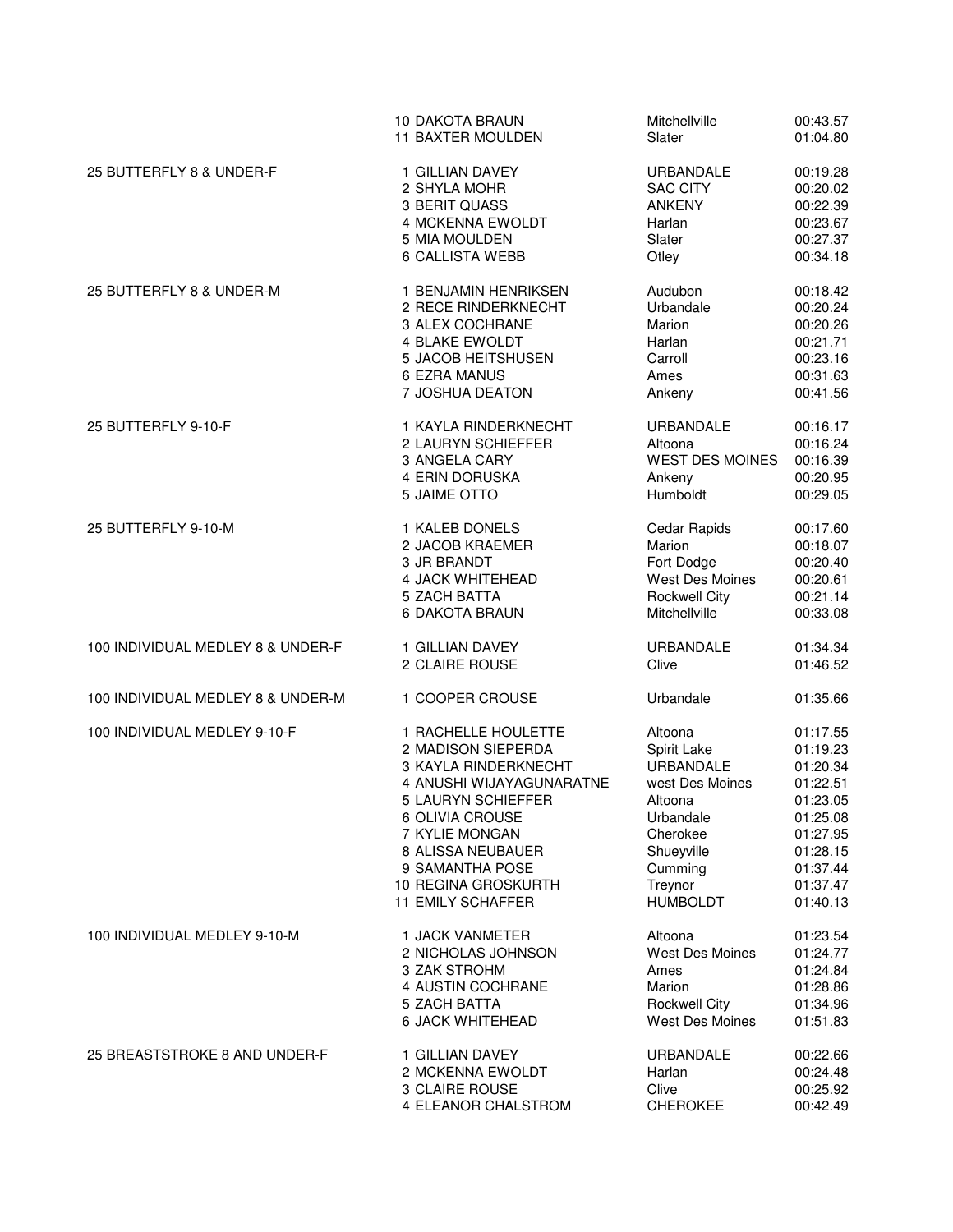| 25 BREASTSTROKE 8 AND UNDER-M | 1 BLAKE EWOLDT           | Harlan                 | 00:24.49 |
|-------------------------------|--------------------------|------------------------|----------|
|                               | 2 ALEX COCHRANE          | Marion                 | 00:24.54 |
|                               | 3 BENJAMIN HENRIKSEN     | Audubon                | 00:28.30 |
|                               | 4 QUENTIN STROHM         | Ames                   | 00:32.04 |
| 25 BREASTSTROKE 9-10-F        | 1 RACHELLE HOULETTE      | Altoona                | 00:18.72 |
|                               | 2 ANUSHI WIJAYAGUNARATNE | west Des Moines        | 00:20.23 |
|                               | 3 ANGELA CARY            | <b>WEST DES MOINES</b> | 00:20.29 |
|                               | 4 KYLIE MONGAN           | Cherokee               | 00:21.73 |
|                               | 5 VICTORIA FANNING       | <b>MISSOURIVALLEY</b>  | 00:24.58 |
|                               | 6 ABIGAIL HOLMES         | Algona                 | 00:24.94 |
|                               | 7 BRIDGET GULLICKSON     | <b>WEST DES MOINES</b> | 00:25.41 |
| 25 BREASTSTROKE 9-10-M        | 1 NICHOLAS JOHNSON       | West Des Moines        | 00:20.19 |
|                               | 2 ERIK SKOOG             | West Des Moines        | 00:22.28 |
|                               | 3 KALEB DONELS           | Cedar Rapids           | 00:22.76 |
| 200 FREESTYLE 8 & UNDER-M     | 1 COOPER CROUSE          | Urbandale              | 02:58.79 |
|                               | 2 RECE RINDERKNECHT      | Urbandale              | 02:58.89 |
| 200 FREESTYLE 9-10-F          | 1 MADISON SIEPERDA       | Spirit Lake            | 02:29.25 |
|                               | 2 LAURYN SCHIEFFER       | Altoona                | 02:32.55 |
|                               | 3 MADELINE HUNTLEY       | <b>West Des Moines</b> | 02:33.44 |
|                               | 4 OLIVIA CROUSE          | Urbandale              | 02:34.36 |
|                               | 5 ALISSA NEUBAUER        | Shueyville             | 02:57.05 |
|                               | 6 REGINA GROSKURTH       | Treynor                | 03:05.06 |
| 200 FREESTYLE 9-10-M          | 1 NICHOLAS JOHNSON       | West Des Moines        | 02:33.51 |
|                               | 2 AUSTIN COCHRANE        | Marion                 | 02:36.81 |
|                               | 3 JACOB KRAEMER          | Marion                 | 02:48.89 |
|                               | 4 JR BRANDT              | Fort Dodge             | 03:00.97 |
| 50 BACKSTROKE 8 & UNDER-F     | 1 CLAIRE ROUSE           | Clive                  | 00:52.73 |
| 50 BACKSTROKE 8 & UNDER-M     | 1 QUENTIN STROHM         | Ames                   | 01:02.76 |
| 50 BACKSTROKE 9-10-F          | 1 ANGELA CARY            | <b>WEST DES MOINES</b> | 00:35.31 |
|                               | 2 KAYLA RINDERKNECHT     | <b>URBANDALE</b>       | 00:36.36 |
|                               | 3 MADELINE HUNTLEY       | <b>West Des Moines</b> | 00:36.85 |
|                               | 4 SAMANTHA POSE          | Cumming                | 00:41.77 |
|                               | 5 ERIN DORUSKA           | Ankeny                 | 00:48.06 |
|                               | 6 BRIDGET GULLICKSON     | <b>WEST DES MOINES</b> | 01:03.70 |
|                               | 7 JAIME OTTO             | Humboldt               | 01:05.73 |
| 50 BACKSTROKE 9-10-M          | 1 KALEB DONELS           | Cedar Rapids           | 00:38.08 |
|                               | 2 ZAK STROHM             | Ames                   | 00:39.10 |
|                               | <b>3 JACK VANMETER</b>   | Altoona                | 00:39.27 |
|                               | 4 AUSTIN COCHRANE        | Marion                 | 00:39.50 |
|                               | 5 ERIK SKOOG             | <b>West Des Moines</b> | 00:42.12 |
|                               | 6 GAGE PETTY             | Conrad                 | 00:43.22 |
|                               | 7 JR BRANDT              | Fort Dodge             | 00:45.90 |
| 50 BREASTSTROKE 11-12 F       | 1 JACQUELINE POSE        | Cumming                | 00:38.80 |
|                               | 2 SAMANTHA HEDRICK       | Pella                  | 00:39.16 |
|                               | 3 ASHLEIGH HOULETTE      | Altoona                | 00:40.86 |
|                               | 4 EMMA BURRIOLA          | Des Moines             | 00:42.57 |
|                               | 5 ELIZABETH HERRERA      | <b>CHEROKEE</b>        | 00:44.13 |
|                               | 6 TRISTA JASA            | Manilla                | 00:50.44 |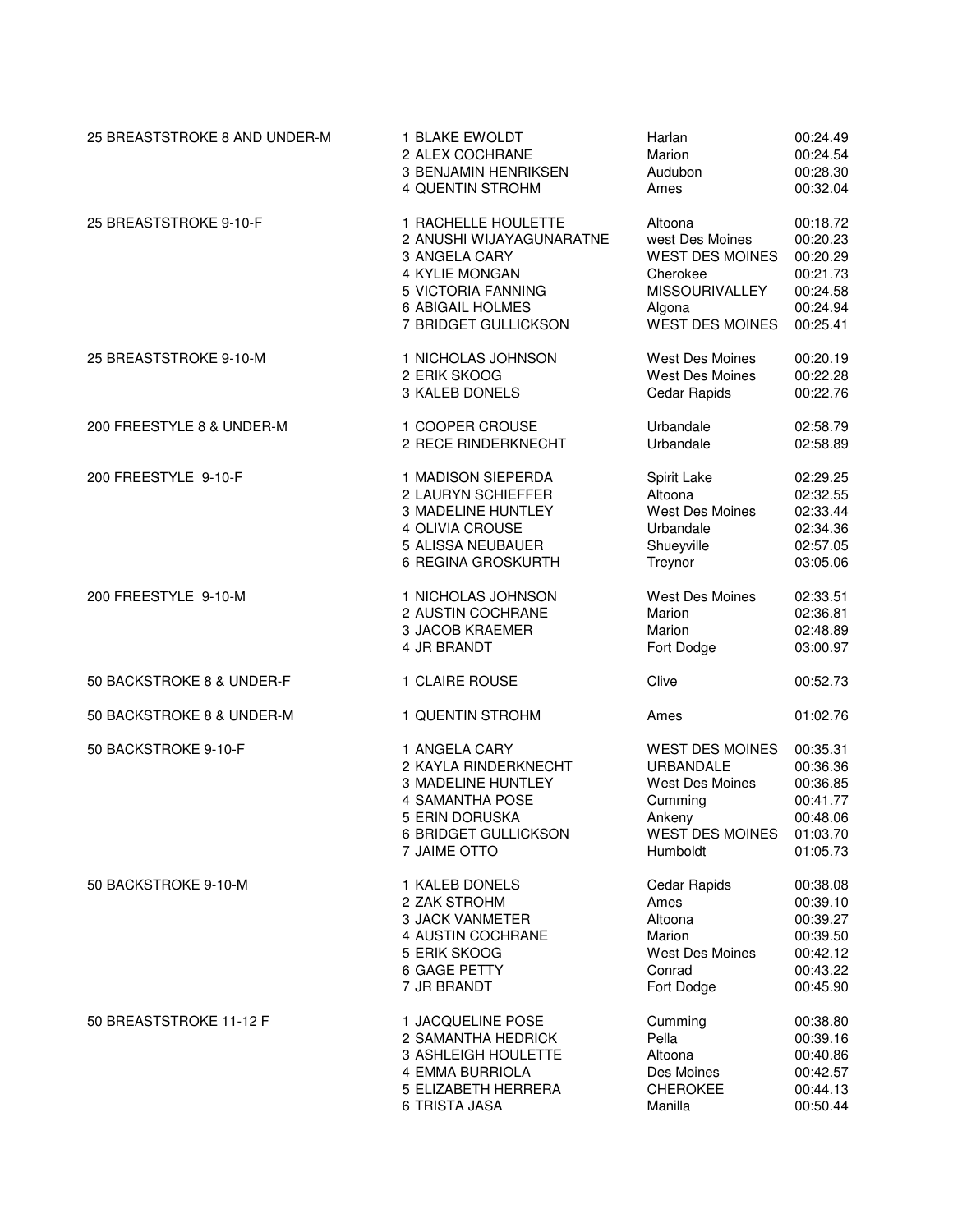| 50 BREASTSTROKE 11-12 M | 1 ZACHARY DEATON          | Ankeny                 | 00:37.31 |
|-------------------------|---------------------------|------------------------|----------|
|                         | 2 MICHAEL BURKE           | Ames                   | 00:37.38 |
|                         | <b>3 ISAAK WEBB</b>       | Otley                  | 00:38.05 |
|                         | 4 RYAN GAUMER             | Ankeny                 | 00:39.19 |
|                         | 5 CALVIN CHALSTROM        | <b>CHEROKEE</b>        | 00:44.85 |
|                         | 6 JOHN HAMMES             | <b>OSKALOOSA</b>       | 00:45.75 |
|                         | 7 JONATHON SCHAFFER       | <b>HUMBOLDT</b>        | 00:47.41 |
|                         | 8 IAN LESTER              | <b>BOONE</b>           | 00:47.75 |
|                         | 9 TANNER PINGEL           | Adel                   | 00:48.60 |
|                         | 10 MAX MOULDEN            | Slater                 | 00:49.27 |
|                         | 11 TYLER LUX              | Carroll                | 00:49.61 |
| 50 BREASTSTROKE 13-14-F | 1 BRITTANY PURSCELL       | Des Moines             | 00:32.49 |
|                         | 2 SAMANTHA FITZGERALD     | springville            | 00:35.21 |
|                         | 3 HILARY SCHIEFFER        | Altoona                | 00:37.23 |
|                         | 4 SHANNON GORMAN          | <b>SPRINGVILLE</b>     | 00:39.31 |
|                         | 5 SARA LEININGER          | Waterloo               | 00:39.41 |
|                         | 6 TAYLOR WIELAND          | Johnston               | 00:42.05 |
|                         | 7 BAILEY MOULDEN          | Slater                 | 00:45.89 |
| 50 BREASTSTROKE 13-14-M | 1 JUSTIN WINNETT          | <b>WOODWARD</b>        | 00:31.02 |
|                         | 2 JENKIN BENSON           | Colfax                 | 00:33.06 |
|                         | 3 AARON BRANDT            | Fort Dodge             | 00:35.79 |
|                         | 4 MICHAEL LUX             | Carroll                | 00:37.24 |
|                         | 5 ADRIC SORENSEN          | Ankeny                 | 00:37.44 |
|                         | <b>6 BRENNON PRENTICE</b> | Meriden                | 00:37.97 |
|                         | 7 GRANT GULLICKSON        | <b>WEST DES MOINES</b> | 00:39.85 |
|                         | 8 NICK REETZ              | Carroll                | 00:43.63 |
| 50 BREASTSTROKE 15-18-F | 1 GWENDOLYN SORENSEN      | Ankeny                 | 00:33.29 |
|                         | 2 AMANDA JACOBSEN         | Cedar Rapids           | 00:35.70 |
|                         | 3 WHITEHILL ALEXA         | Clarinda               | 00:36.47 |
|                         | 4 ERIN ROSSITER           | Spencer                | 00:38.31 |
|                         | 5 CASSIE REISZ            | Logan                  | 00:38.40 |
|                         | 6 STEFANI SMITH           | Red Oak                | 00:38.70 |
|                         | 7 TAYLOR EWOLDT           | Harlan                 | 00:39.81 |
|                         | 8 AUTUMN OSBORN           | MISSOURI VALLEY        | 00:40.18 |
|                         | 9 ELIZABETH JONES         | Missouri Valley        | 00:43.05 |
| 50 BREASTSTROKE 15-18-M | 1 GRANT POMERENK          | <b>BOONE</b>           | 00:29.86 |
|                         | 2 ALEX BODIN              | Clive                  | 00:30.66 |
|                         | 3 COLE MALIN              | CARROLL                | 00:31.01 |
|                         | 4 KENNY SUH               | West Des Moines        | 00:32.85 |
|                         | 5 BEN BOECKMAN            | Carroll                | 00:33.28 |
|                         | 6 DAVID HOLST             | Missouri Valley        | 00:36.08 |
| 100 BACKSTROKE 11-12-F  | 1 ALANNA THOMPSON         | Waterloo               | 01:11.85 |
|                         | 2 JACQUELINE GALANG       | Johnston               | 01:12.04 |
|                         | 3 EMMA GEORGEFF           | West Des Moines        | 01:12.37 |
|                         | 4 SAMANTHA HEDRICK        | Pella                  | 01:17.53 |
|                         | 5 LEXIE WINNETT           | <b>WOODWARD</b>        | 01:22.03 |
|                         | 6 ANNIE WHITEHEAD         | West Des Moines        | 01:22.35 |
|                         | 7 REBECCA NAUGHTON        | Des Moines             | 01:28.73 |
|                         | 8 ALEXANDRA COLEMAN       | Robins                 | 01:31.25 |
| 100 BACKSTROKE 11-12-M  | 1 BRENNAN URBI            | Cedar Rapids           | 01:07.98 |
|                         | 2 CARL SKOOG              | West Des Moines        | 01:09.24 |
|                         | 3 BRETT HERREN            | West Des Moines        | 01:14.50 |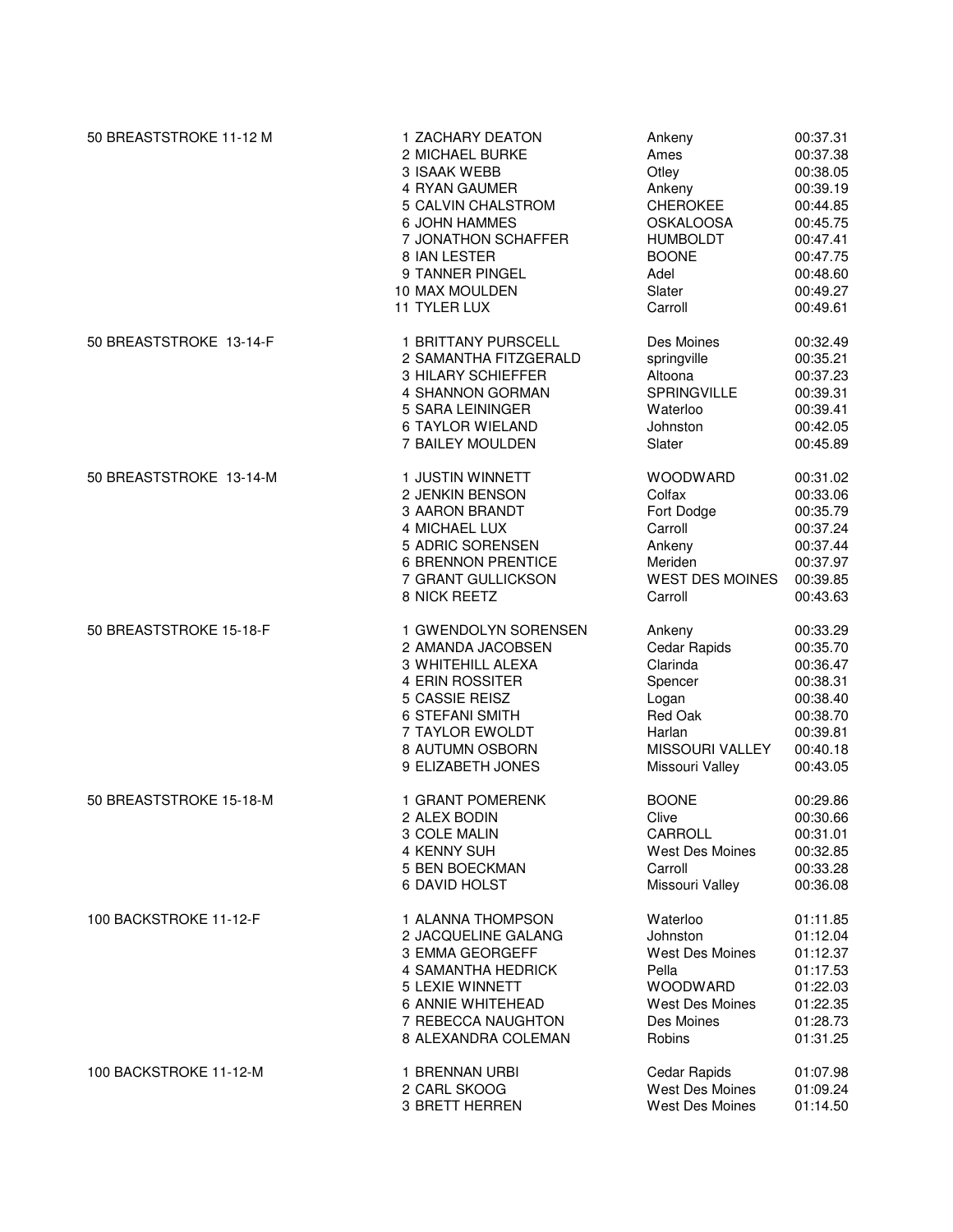|                        | 4 DALTON LYNCH          | Des Moines             | 01:14.66 |
|------------------------|-------------------------|------------------------|----------|
|                        | 5 RYAN GAUMER           | Ankeny                 | 01:15.62 |
|                        | 6 JOHN HAMMES           | <b>OSKALOOSA</b>       | 01:28.63 |
|                        | 7 BRETT BARRITT         | Cherokee               | 01:42.56 |
|                        | 8 RYAN FEAUTO           | Carroll                | 01:43.91 |
| 100 BACKSTROKE 13-14-F | 1 TAYLOR SIEPERDA       | Spirit Lake            | 01:04.28 |
|                        | 2 SAMANTHA JACOBSEN     | Cedar Rapids           | 01:08.13 |
|                        | 3 KAYLA CARY            | <b>WEST DES MOINES</b> | 01:09.08 |
|                        | 4 MADELEINE GEHRKE      | Clive                  | 01:09.86 |
|                        | 5 SAMANTHA FITZGERALD   | springville            | 01:11.08 |
|                        | 6 ANNA BURRIOLA         | Des Moines             | 01:11.71 |
| 100 BACKSTROKE 13-14-M | 1 HENRY FENDER          | Des Moines             | 01:06.04 |
|                        | 2 ALEX JOHNSON          | <b>West Des Moines</b> | 01:15.25 |
| 100 BACKSTROKE 15-18-F | 1 ERIN ROSSITER         | Spencer                | 01:10.46 |
|                        | 2 JANELLE GALANG        | Johnston               | 01:10.76 |
|                        | 3 KARISSA BOHN          | Des Moines             | 01:12.94 |
|                        | 4 WHITEHILL ALEXA       | Clarinda               | 01:13.66 |
| 100 BACKSTROKE 15-18-M | 1 CONER ELLIOTT         | Clive                  | 00:57.08 |
|                        | 2 BRIAN HERSHEY         | cumming                | 01:00.04 |
|                        | 3 BEN BOECKMAN          | Carroll                | 01:03.39 |
|                        | <b>4 MATTHEW BURKE</b>  | Ames                   | 01:05.03 |
|                        | 5 OLIN CARTY            | Des Moines             | 01:14.31 |
|                        | 6 ADAM HAMMES           | <b>OSKALOOSA</b>       | 01:15.68 |
|                        | 7 ALEX FANNING          | Missouri Valley        | 01:20.34 |
| 100 FREESTYLE 11-12-F  | 1 JULIETTE SANDERS      | Des Moines             | 01:03.59 |
|                        | 2 JACQUELINE GALANG     | Johnston               | 01:03.82 |
|                        | 3 EMMA GEORGEFF         | West Des Moines        | 01:05.86 |
|                        | 4 EMILY KRAEMER         | Marion                 | 01:06.99 |
|                        | 5 ASHLEIGH HOULETTE     | Altoona                | 01:09.93 |
|                        | 6 JACQUELINE POSE       | Cumming                | 01:11.44 |
|                        | 7 EMMA BURRIOLA         | Des Moines             | 01:12.46 |
|                        | 8 ALICIA HEIN           | Altoona                | 01:13.26 |
|                        | 9 ALEXANDRA COLEMAN     | Robins                 | 01:19.09 |
|                        | 10 REBECCA NAUGHTON     | Des Moines             | 01:19.56 |
|                        | <b>11 MEGAN FLUIT</b>   | Pleasant Hill          | 01:20.60 |
|                        | <b>12 TRISTA JASA</b>   | Manilla                | 01:24.96 |
|                        | 13 ELIZABETH HERRERA    | <b>CHEROKEE</b>        | 01:25.94 |
| 100 FREESTYLE 11-12-M  | 1 BRENNAN URBI          | Cedar Rapids           | 01:01.24 |
|                        | 2 KYLE LEININGER        | Waterloo               | 01:02.94 |
|                        | 3 CARL SKOOG            | West Des Moines        | 01:03.65 |
|                        | <b>4 BRETT HERREN</b>   | West Des Moines        | 01:04.82 |
|                        | 5 ZACHARY DEATON        | Ankeny                 | 01:06.34 |
|                        | 6 MICHAEL BURKE         | Ames                   | 01:06.58 |
|                        | 7 RYAN GAUMER           | Ankeny                 | 01:07.23 |
|                        | 8 TANNER PINGEL         | Adel                   | 01:17.98 |
|                        | 9 MAX MOULDEN           | Slater                 | 01:20.77 |
|                        | <b>10 BRETT BARRITT</b> | Cherokee               | 01:27.71 |
|                        | 11 RYAN FEAUTO          | Carroll                | 01:30.03 |
| 100 FREESTYLE 13-14-F  | 1 MCKENNA LYNCH         | des Moines             | 00:54.36 |
|                        | 2 TAYLOR SIEPERDA       | Spirit Lake            | 00:55.71 |
|                        | 3 MADELEINE GEHRKE      | Clive                  | 00:58.68 |
|                        | 4 BRITTANY PURSCELL     | Des Moines             | 00:59.51 |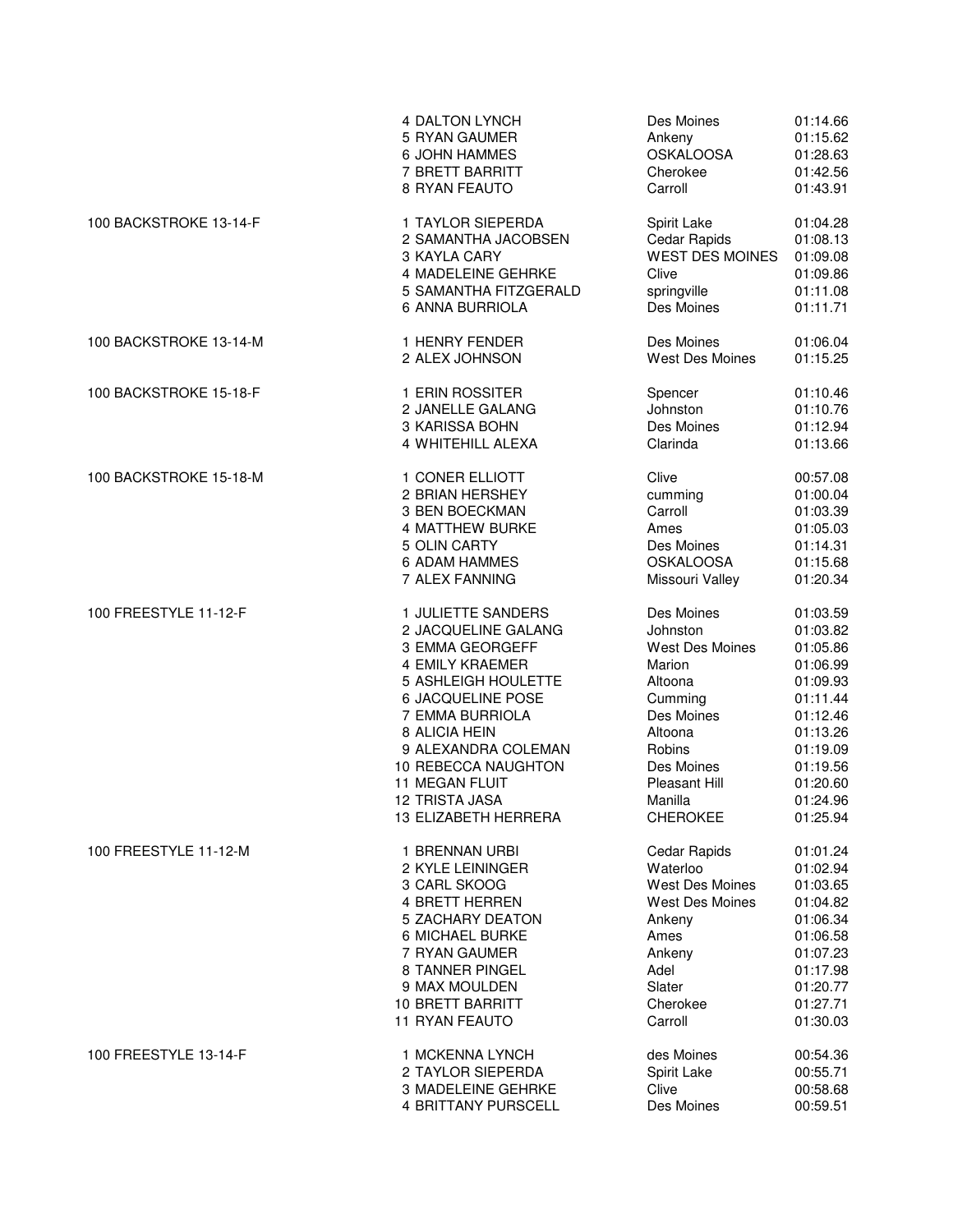|                       | 5 HILARY SCHIEFFER         | Altoona                | 01:01.69 |
|-----------------------|----------------------------|------------------------|----------|
|                       | 6 CATELYN GRAHAM           | Grinnell               | 01:01.75 |
|                       | 7 SARA LEININGER           | Waterloo               | 01:03.44 |
|                       | 8 ARJUNA TAYKOWSKI-SCHMITT | <b>DES MOINES</b>      | 01:04.97 |
|                       | 9 SAMANTHA JACOBSEN        | Cedar Rapids           | 01:05.62 |
|                       | 10 SHANNON GORMAN          | <b>SPRINGVILLE</b>     | 01:08.08 |
|                       | 11 HALIE KRAFT             | Cherokee               | 01:09.05 |
|                       | 12 BAILEY MOULDEN          | Slater                 | 01:10.54 |
|                       | <b>13 LEANN HOBSON</b>     | Clarinda               | 01:15.96 |
|                       | 14 TAYLOR WIELAND          | Johnston               | 01:23.03 |
| 100 FREESTYLE 13-14-M | 1 JENKIN BENSON            | Colfax                 | 00:56.65 |
|                       | 2 HENRY FENDER             | Des Moines             | 00:57.36 |
|                       | 3 ANDREW GAMBLE            | Des Moines             | 00:57.72 |
|                       | 4 PEYTON GAUMER            | Ankeny                 | 01:00.21 |
|                       | 5 MICHAEL LUX              | Carroll                | 01:00.21 |
|                       | 6 ADRIC SORENSEN           | Ankeny                 | 01:02.36 |
|                       | 7 JORDAN BATTA             | <b>Rockwell City</b>   | 01:02.58 |
|                       | 8 AARON BRANDT             | Fort Dodge             | 01:06.48 |
|                       | 9 NICK REETZ               | Carroll                | 01:11.24 |
| 100 FREESTYLE 15-18-F | 1 JENNIFER LUX             | Carroll                | 00:58.59 |
|                       | 2 KARISSA BOHN             | Des Moines             | 01:00.11 |
|                       | 3 AMANDA JACOBSEN          | Cedar Rapids           | 01:01.71 |
|                       | 4 JANELLE GALANG           | Johnston               | 01:03.05 |
|                       | 5 LINSEY ROHE              | Missouri Valley        | 01:08.81 |
|                       | <b>6 TAYLOR EWOLDT</b>     | Harlan                 | 01:14.40 |
|                       | 7 ELIZABETH JONES          | Missouri Valley        | 01:18.53 |
| 100 FREESTYLE 15-18-M | 1 COLE MALIN               | CARROLL                | 00:49.82 |
|                       | 2 TYSON WIELAND            | Johnston               | 00:52.44 |
|                       | 3 ALEX BODIN               | Clive                  | 00:54.41 |
|                       | 4 GRANT POMERENK           | <b>BOONE</b>           | 00:55.00 |
|                       | 5 KENNY SUH                | West Des Moines        | 00:57.22 |
|                       | 6 JUSTIN DEMEULENAERE      | Cedar Rapids           | 01:01.14 |
|                       | 7 OLIN CARTY               | Des Moines             | 01:01.53 |
|                       | 8 EDIK LESTER              | <b>BOONE</b>           | 01:11.08 |
| 50 BUTTERFLY 11-12-F  | 1 SAMANTHA HEDRICK         | Pella                  | 00:32.34 |
|                       | 2 ALANNA THOMPSON          | Waterloo               | 00:32.41 |
|                       | 3 JACQUELINE GALANG        | Johnston               | 00:32.73 |
|                       | 4 EMMA GEORGEFF            | <b>West Des Moines</b> | 00:32.76 |
|                       | <b>5 EMILY KRAEMER</b>     | Marion                 | 00:34.04 |
|                       | 6 LEXIE WINNETT            | <b>WOODWARD</b>        | 00:34.29 |
|                       | 7 ALLYSSA FLUIT            | <b>Pleasant Hill</b>   | 00:34.40 |
|                       | 8 JULIETTE SANDERS         | Des Moines             | 00:34.90 |
|                       | 9 ANNIE WHITEHEAD          | <b>West Des Moines</b> | 00:39.59 |
|                       | 10 ASHLEIGH HOULETTE       | Altoona                | 00:44.61 |
|                       | 11 REBECCA NAUGHTON        | Des Moines             | 00:44.67 |
|                       | 12 ELIZABETH HERRERA       | <b>CHEROKEE</b>        | 00:49.28 |
| 50 BUTTERFLY 11-12-M  | 1 DALTON LYNCH             | Des Moines             | 00:32.00 |
|                       | 2 BRENNAN URBI             | Cedar Rapids           | 00:32.23 |
|                       | 3 KYLE LEININGER           | Waterloo               | 00:32.35 |
|                       | 4 ISAAK WEBB               | Otley                  | 00:34.80 |
|                       | <b>5 BRETT HERREN</b>      | <b>West Des Moines</b> | 00:35.26 |
|                       | <b>6 ZACHARY DEATON</b>    | Ankeny                 | 00:36.16 |
|                       | 7 CARL SKOOG               | West Des Moines        | 00:37.11 |
|                       | 8 MICHAEL BURKE            | Ames                   | 00:37.65 |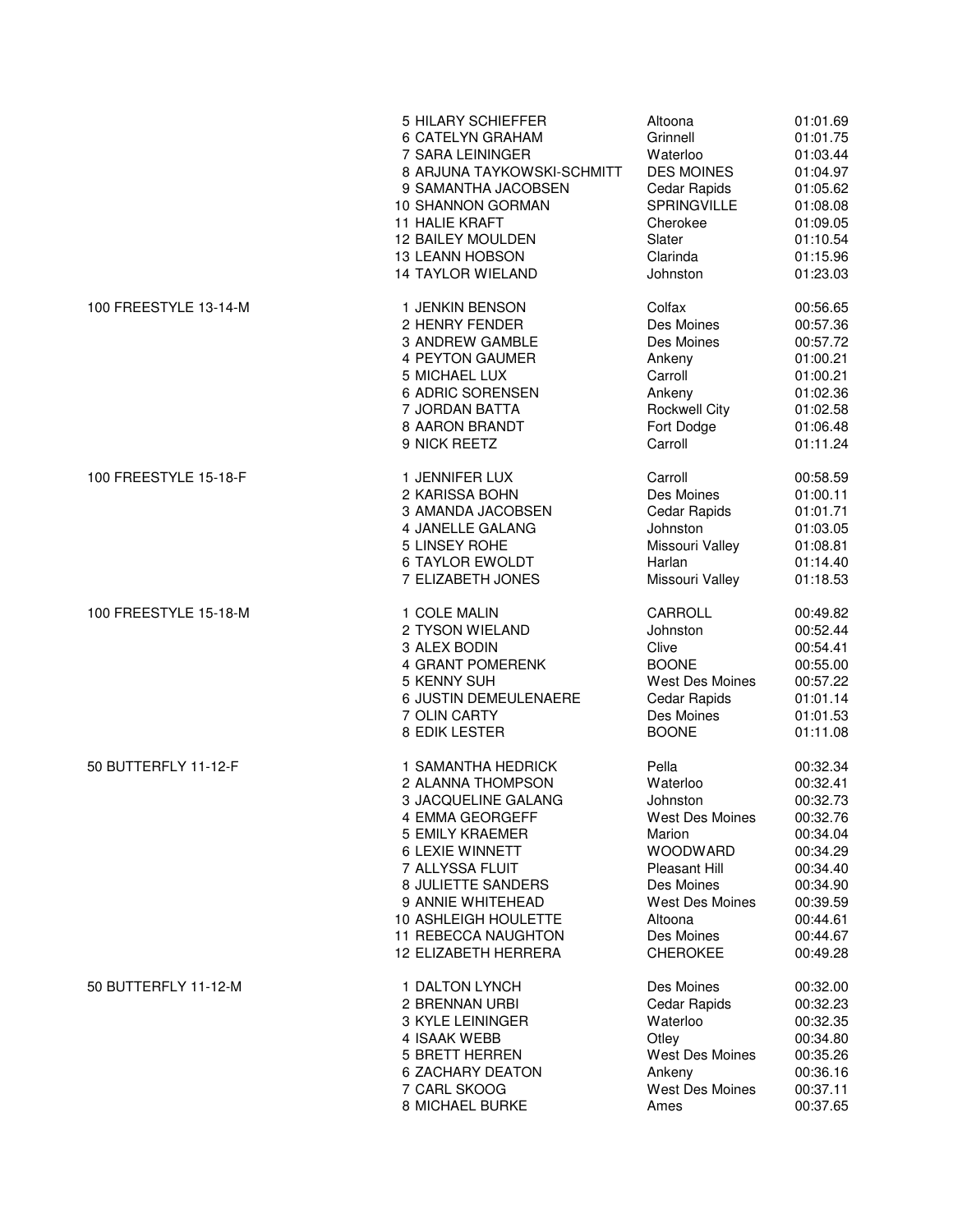|                               | 9 IAN LESTER               | <b>BOONE</b>           | 00:44.35 |
|-------------------------------|----------------------------|------------------------|----------|
|                               | 10 MAX MOULDEN             | Slater                 | 00:47.79 |
|                               | 11 RYAN FEAUTO             | Carroll                | 00:48.06 |
| 50 BUTTERFLY 13-14-F          | 1 MADELEINE GEHRKE         | Clive                  | 00:28.95 |
|                               | 2 TAYLOR SIEPERDA          | Spirit Lake            | 00:29.24 |
|                               | 3 ANNA BURRIOLA            | Des Moines             | 00:30.86 |
|                               | 4 KAYLA CARY               | <b>WEST DES MOINES</b> | 00:31.51 |
|                               | 5 SAMANTHA JACOBSEN        | Cedar Rapids           | 00:33.57 |
|                               | 6 ARJUNA TAYKOWSKI-SCHMITT | <b>DES MOINES</b>      | 00:34.22 |
|                               | 7 HALIE KRAFT              | Cherokee               | 00:35.49 |
|                               | 8 BAILEY MOULDEN           | Slater                 | 00:38.32 |
| 50 BUTTERFLY 13-14-M          | 1 JUSTIN WINNETT           | <b>WOODWARD</b>        | 00:28.87 |
|                               | 2 ANDREW GAMBLE            | Des Moines             | 00:29.92 |
|                               | 3 JORDAN BATTA             | <b>Rockwell City</b>   | 00:32.34 |
|                               | 4 NICK REETZ               | Carroll                | 00:33.36 |
|                               | 5 BRENNON PRENTICE         | Meriden                | 00:38.84 |
|                               | 6 ROBERT D. SHIPLEY        | <b>CLARINDA</b>        | 00:39.75 |
|                               | 7 GRANT GULLICKSON         | <b>WEST DES MOINES</b> | 00:43.72 |
| 50 BUTTERFLY 15-18-F          | 1 JENNIFER LUX             | Carroll                | 00:28.69 |
|                               | 2 JANELLE GALANG           | Johnston               | 00:29.48 |
|                               | 3 LAURA FINNESETH          | Perry                  | 00:30.50 |
|                               | 4 GWENDOLYN SORENSEN       | Ankeny                 | 00:32.62 |
|                               | 5 WHITEHILL ALEXA          | Clarinda               | 00:33.06 |
|                               | 6 KATLIN ROHE              | Missouri Valley        | 00:36.44 |
| 50 BUTTERFLY 15-18-M          | 1 TYSON WIELAND            | Johnston               | 00:26.59 |
|                               | 2 KENNY HOBSON             | Clarinda               | 00:28.64 |
|                               | 3 JUSTIN DEMEULENAERE      | Cedar Rapids           | 00:32.25 |
|                               | <b>4 EDIK LESTER</b>       | <b>BOONE</b>           | 00:32.46 |
|                               | 5 ADAM HAMMES              | <b>OSKALOOSA</b>       | 00:33.32 |
| 200 INDIVIDUAL MEDLEY 11-12-F | 1 ALANNA THOMPSON          | Waterloo               | 02:43.75 |
|                               | 2 LEXIE WINNETT            | <b>WOODWARD</b>        | 02:57.59 |
|                               | 3 ANNIE WHITEHEAD          | West Des Moines        | 03:00.32 |
|                               | 4 ALEXANDRA COLEMAN        | Robins                 | 03:10.70 |
| 200 INDIVIDUAL MEDLEY 11-12-M | 1 KYLE LEININGER           | Waterloo               | 02:35.63 |
|                               | 2 DALTON LYNCH             | Des Moines             | 02:36.27 |
|                               | 3 ISAAK WEBB               | Otley                  | 02:43.49 |
|                               | 4 TYLER LUX                | Carroll                | 03:23.45 |
|                               | 5 IAN LESTER               | <b>BOONE</b>           | 03:27.53 |
| 200 INDIVIDUAL MEDLEY 13-14-F | 1 MCKENNA LYNCH            | des Moines             | 02:18.74 |
|                               | 2 BRITTANY PURSCELL        | Des Moines             | 02:26.69 |
|                               | 3 SAMANTHA FITZGERALD      | springville            | 02:31.50 |
|                               | 4 HILARY SCHIEFFER         | Altoona                | 02:37.98 |
|                               | 5 CATELYN GRAHAM           | Grinnell               | 02:47.65 |
| 200 INDIVIDUAL MEDLEY 13-14-M | 1 JUSTIN WINNETT           | <b>WOODWARD</b>        | 02:18.35 |
|                               | 2 JENKIN BENSON            | Colfax                 | 02:23.89 |
|                               | 3 PEYTON GAUMER            | Ankeny                 | 26:09.00 |
|                               | 4 HENRY FENDER             | Des Moines             | 02:31.90 |
|                               | 5 MICHAEL LUX              | Carroll                | 02:40.61 |
|                               | 6 ALEX JOHNSON             | <b>West Des Moines</b> | 02:49.51 |
|                               | 7 GRANT GULLICKSON         | <b>WEST DES MOINES</b> | 03:08.82 |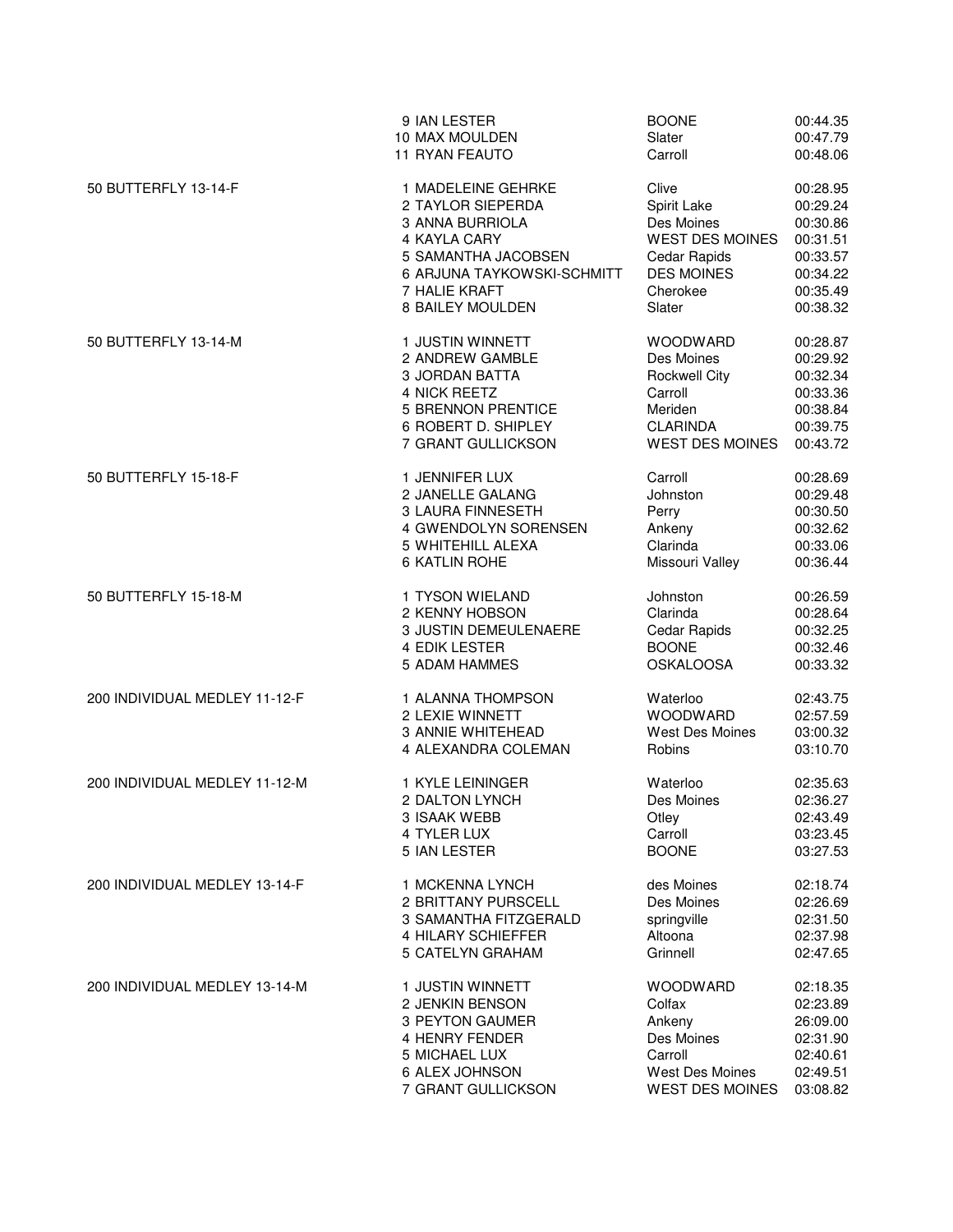| 200 INDIVIDUAL MEDLEY 15-18-F | 1 JENNIFER LUX                                        | Carroll                             | 02:30.34                         |
|-------------------------------|-------------------------------------------------------|-------------------------------------|----------------------------------|
|                               | 2 STEFANI SMITH                                       | Red Oak                             | 02:31.05                         |
|                               | 3 AMANDA JACOBSEN                                     | Cedar Rapids                        | 02:33.99                         |
|                               | 4 ERIN ROSSITER                                       | Spencer                             | 02:39.39                         |
| 200 INDIVIDUAL MEDLEY 15-18-M | 1 COLE MALIN                                          | CARROLL                             | 02:10.79                         |
|                               | 2 ALEX BODIN                                          | Clive                               | 02:13.30                         |
|                               | 3 CONER ELLIOTT                                       | Clive                               | 02:13.50                         |
|                               | 4 BRIAN HERSHEY                                       | cumming                             | 02:16.23                         |
|                               | <b>5 MATTHEW BURKE</b>                                | Ames                                | 02:17.39                         |
|                               | 6 TYSON WIELAND                                       | Johnston                            | 02:22.14                         |
|                               | 7 OLIN CARTY                                          | Des Moines                          | 02:43.43                         |
| 500 FREESTYLE 13-14-F         | 1 MCKENNA LYNCH                                       | des Moines                          | 05:15.97                         |
|                               | 2 ANNA BURRIOLA                                       | Des Moines                          | 05:51.13                         |
| 500 FREESTYLE<br>13-14-M      | 1 ADRIC SORENSEN<br>2 PEYTON GAUMER<br>3 ALEX JOHNSON | Ankeny<br>Ankeny<br>West Des Moines | 05:38.98<br>06:00.57<br>06:02.80 |
| 500 FREESTYLE 15-18-F         | 1 GWENDOLYN SORENSEN                                  | Ankeny                              | 05:32.30                         |
|                               | 2 KARISSA BOHN                                        | Des Moines                          | 06:02.48                         |
|                               | 3 STEFANI SMITH                                       | Red Oak                             | 06:03.57                         |
|                               | 4 KATELYN EWING                                       | Le Mars                             | 06:41.90                         |
| 500 FREESTYLE 15-18-M         | 1 CONER ELLIOTT                                       | Clive                               | 05:36.02                         |
| 50 BUTTERFLY 8 & UNDER-F      | 1 SHYLA MOHR                                          | <b>SAC CITY</b>                     | 00:49.05                         |
|                               | 2 MIA MOULDEN                                         | Slater                              | 01:10.33                         |
| 50 BUTTERFLY 8 & UNDER-M      | 1 KYLE FEAUTO                                         | Carroll                             | 01:02.16                         |
|                               | 2 JOSHUA DEATON                                       | Ankeny                              | 01:47.74                         |
| 50 BUTTERFLY 9-10-F           | 1 MADISON SIEPERDA                                    | Spirit Lake                         | 00:34.88                         |
|                               | 2 ANGELA CARY                                         | <b>WEST DES MOINES</b>              | 00:35.75                         |
|                               | 3 LAURYN SCHIEFFER                                    | Altoona                             | 00:36.57                         |
|                               | 4 MADELINE HUNTLEY                                    | West Des Moines                     | 00:37.76                         |
|                               | 5 ANUSHI WIJAYAGUNARATNE                              | west Des Moines                     | 00:38.79                         |
|                               | 6 REGINA GROSKURTH                                    | Treynor                             | 00:45.02                         |
| 50 BUTTERFLY 9-10-M           | 1 KALEB DONELS                                        | Cedar Rapids                        | 00:36.36                         |
|                               | 2 JACK VANMETER                                       | Altoona                             | 00:36.38                         |
|                               | 3 ZAK STROHM                                          | Ames                                | 00:39.28                         |
|                               | 4 JACOB KRAEMER                                       | Marion                              | 00:39.37                         |
|                               | 5 AUSTIN COCHRANE                                     | Marion                              | 00:43.14                         |
|                               | 6 JACK WHITEHEAD                                      | West Des Moines                     | 00:44.78                         |
|                               | 7 ZACH BATTA                                          | <b>Rockwell City</b>                | 00:45.06                         |
|                               | 8 JR BRANDT                                           | Fort Dodge                          | 00:48.19                         |
| 100 FREESTYLE 8 AND UNDER-F   | 1 MCKENNA EWOLDT                                      | Harlan                              | 01:30.43                         |
| 100 FREESTYLE 8 AND UNDER-M   | 1 COOPER CROUSE                                       | Urbandale                           | 01:23.69                         |
|                               | 2 BLAKE EWOLDT                                        | Harlan                              | 01:27.27                         |
|                               | 3 ALEX COCHRANE                                       | Marion                              | 01:29.07                         |
|                               | 4 BENJAMIN HENRIKSEN                                  | Audubon                             | 01:45.58                         |
|                               | 5 QUENTIN STROHM                                      | Ames                                | 02:10.60                         |
| 100 FREESTYLE 9-10-F          | 1 RACHELLE HOULETTE                                   | Altoona                             | 01:06.67                         |
|                               | 2 MADISON SIEPERDA                                    | Spirit Lake                         | 01:09.41                         |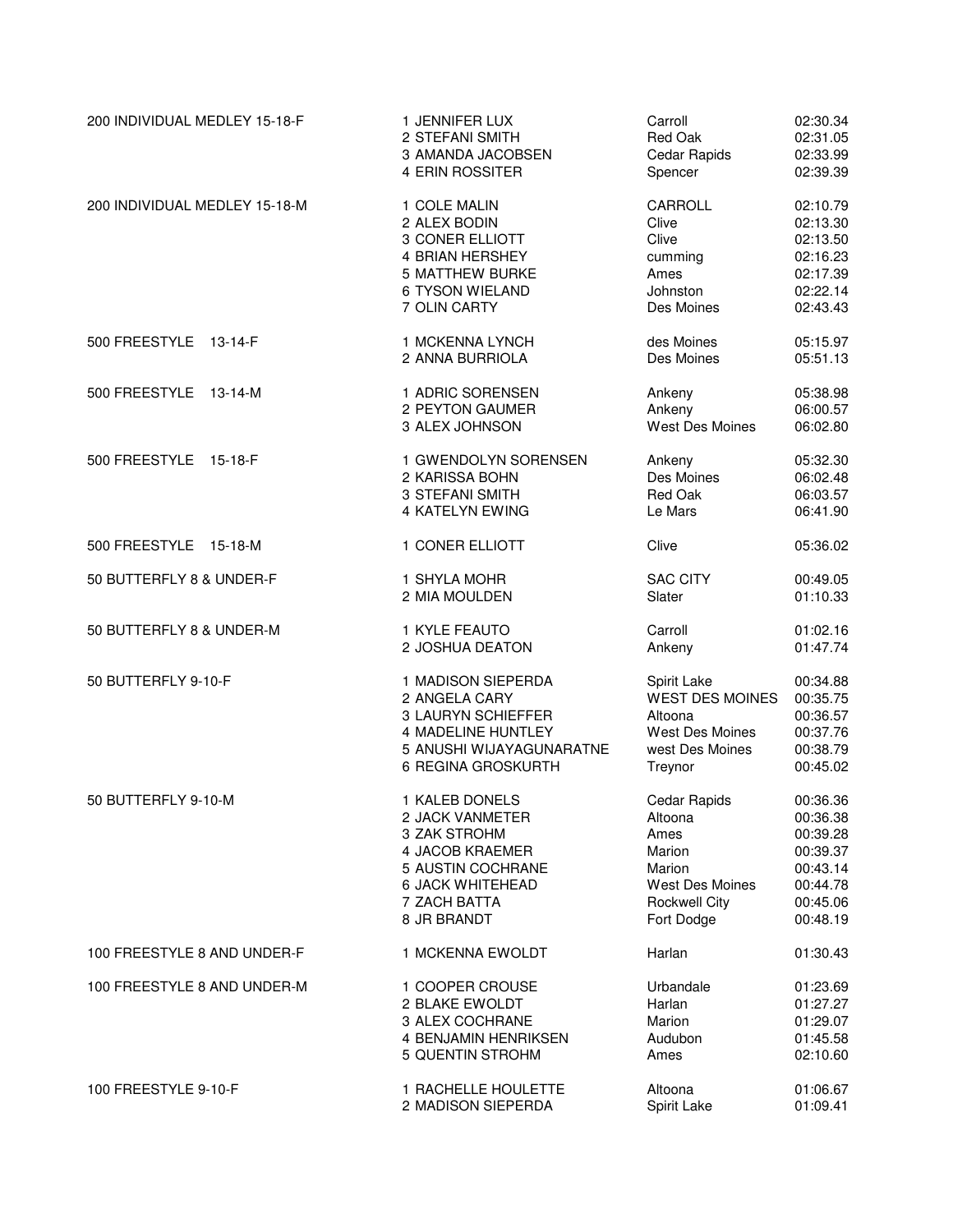|                             | 3 OLIVIA CROUSE          | Urbandale              | 01:10.28 |
|-----------------------------|--------------------------|------------------------|----------|
|                             | 4 MADELINE HUNTLEY       | West Des Moines        | 01:10.54 |
|                             | 5 LAURYN SCHIEFFER       | Altoona                | 01:11.26 |
|                             | 6 KYLIE MONGAN           | Cherokee               | 01:14.33 |
|                             | 7 ALISSA NEUBAUER        | Shueyville             | 01:19.95 |
|                             | 8 SAMANTHA POSE          | Cumming                | 01:22.45 |
|                             | 9 REGINA GROSKURTH       | Treynor                | 01:22.79 |
|                             | 10 AARYN GRAEVE          | Ankeny                 | 01:26.36 |
|                             | <b>11 BRANDI ROSONKE</b> | Manning                | 01:36.21 |
| 100 FREESTYLE 9-10-M        | 1 ZAK STROHM             | Ames                   | 01:11.07 |
|                             | 2 JACK VANMETER          | Altoona                | 01:11.72 |
|                             | 3 NICHOLAS JOHNSON       | West Des Moines        | 01:11.76 |
|                             | 4 AUSTIN COCHRANE        | Marion                 | 01:13.07 |
|                             | 5 JACOB KRAEMER          | Marion                 | 01:15.81 |
|                             | 6 JR BRANDT              | Fort Dodge             | 01:20.35 |
| 25 BACKSTROKE 8 & UNDER-F   | 1 SHYLA MOHR             | <b>SAC CITY</b>        | 00:22.50 |
|                             | 2 REAGAN GORMAN          | Springville            | 00:23.45 |
|                             | 3 CLAIRE ROUSE           | Clive                  | 00:24.26 |
|                             | 4 LILLY DOOLEY           | <b>MISSOURI VALLEY</b> | 00:25.78 |
|                             | 5 MIA MOULDEN            | Slater                 | 00:31.77 |
| 25 BACKSTROKE 8 & UNDER-M   | 1 BENJAMIN HENRIKSEN     | Audubon                | 00:22.08 |
|                             | 2 JACOB HEITSHUSEN       | Carroll                | 00:25.97 |
|                             | 3 KYLE FEAUTO            | Carroll                | 00:26.78 |
|                             | 4 QUENTIN STROHM         | Ames                   | 00:28.87 |
|                             | 5 JOSHUA DEATON          | Ankeny                 | 00:31.55 |
| 25 BACKSTROKE 9-10-F        | 1 ANGELA CARY            | <b>WEST DES MOINES</b> | 00:17.27 |
|                             | 2 MADELINE HUNTLEY       | West Des Moines        | 00:17.40 |
|                             | 3 KYLIE MONGAN           | Cherokee               | 00:19.11 |
|                             | 4 AARYN GRAEVE           | Ankeny                 | 00:21.31 |
|                             | 5 BRANDI ROSONKE         | Manning                | 00:23.34 |
|                             | 6 JENNIFER BARRITT       | Cherokee               | 00:24.32 |
|                             | 7 JAIME OTTO             | Humboldt               | 00:26.50 |
|                             | 8 ABIGAIL HOLMES         | Algona                 | 00:27.57 |
|                             | 9 BRIDGET GULLICKSON     | <b>WEST DES MOINES</b> | 00:28.43 |
| 25 BACKSTROKE 9-10-M        | 1 KALEB DONELS           | Cedar Rapids           | 00:18.04 |
|                             | 2 ERIK SKOOG             | <b>West Des Moines</b> | 00:19.26 |
|                             | 3 NICHOLAS JOHNSON       | West Des Moines        | 00:19.45 |
|                             | 4 JONATHAN HEIN          | Altoona                | 00:22.40 |
|                             | 5 JACK WHITEHEAD         | <b>West Des Moines</b> | 00:00.00 |
| 50 BREASTSTROKE 8 & UNDER-F | 1 MCKENNA EWOLDT         | Harlan                 | 00:52.49 |
|                             | 2 BAILEY MARQUARDT       | <b>LE GRAND</b>        | 00:55.83 |
|                             | 3 CLAIRE ROUSE           | Clive                  | 00:55.83 |
| 50 BREASTSTROKE 8 & UNDER-M | 1 COOPER CROUSE          | Urbandale              | 00:51.87 |
|                             | 2 ALEX COCHRANE          | Marion                 | 00:53.09 |
| 50 BREASTSTROKE 9-10-F      | 1 RACHELLE HOULETTE      | Altoona                | 00:39.89 |
|                             | 2 MADISON SIEPERDA       | Spirit Lake            | 00:41.28 |
|                             | 3 ANUSHI WIJAYAGUNARATNE | west Des Moines        | 00:41.61 |
|                             | 4 OLIVIA CROUSE          | Urbandale              | 00:43.47 |
|                             | 5 ALISSA NEUBAUER        | Shueyville             | 00:44.20 |
|                             | 6 LAURYN SCHIEFFER       | Altoona                | 00:47.85 |
|                             | 7 ABIGAIL HOLMES         | Algona                 | 00:53.94 |